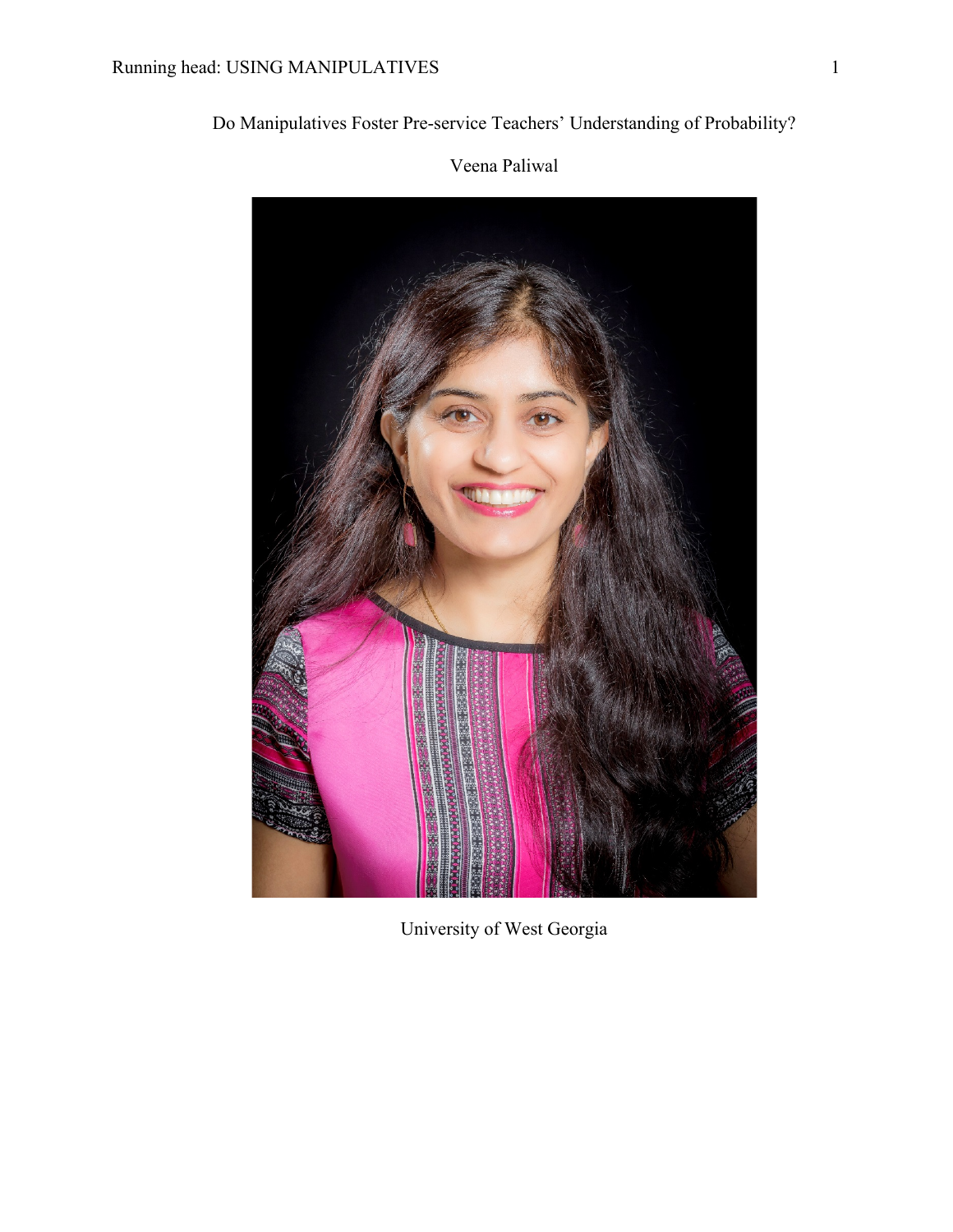#### Abstract

Manipulatives have been found to be effective in increasing mathematics achievement when they are put to good use (Canny, 1984; Clements & Battista, 1990; Clements, 1999; Sowell, 1989; Suydam, 1984), but their use in mathematics instruction is not clear and it is often debated to be effective (Ball, 1992; McNeil & Jarvin, 2007). The present study was an attempt to investigate efficacy of manipulatives in facilitating understanding of probability concepts in pre-service teachers. Twenty-five pre-service teachers, enrolled in a probability class, received intervention using manipulatives to promote learning of two key concepts—conceptualizing probability, and understanding theoretical and experimental probability. A pretest-posttest design was employed, and the results revealed efficacy of manipulatives, used as a tool, in promoting learning of the probability concepts. The participants reported that the probability lessons using manipulatives assisted in academic and emotional progress by being informative and useful in addition to an enjoyable experience. The features that may have contributed towards the success and educational implications of the findings are discussed.

*Keywords*: Manipulatives, Mathematics instruction, Pre-service teachers, Probability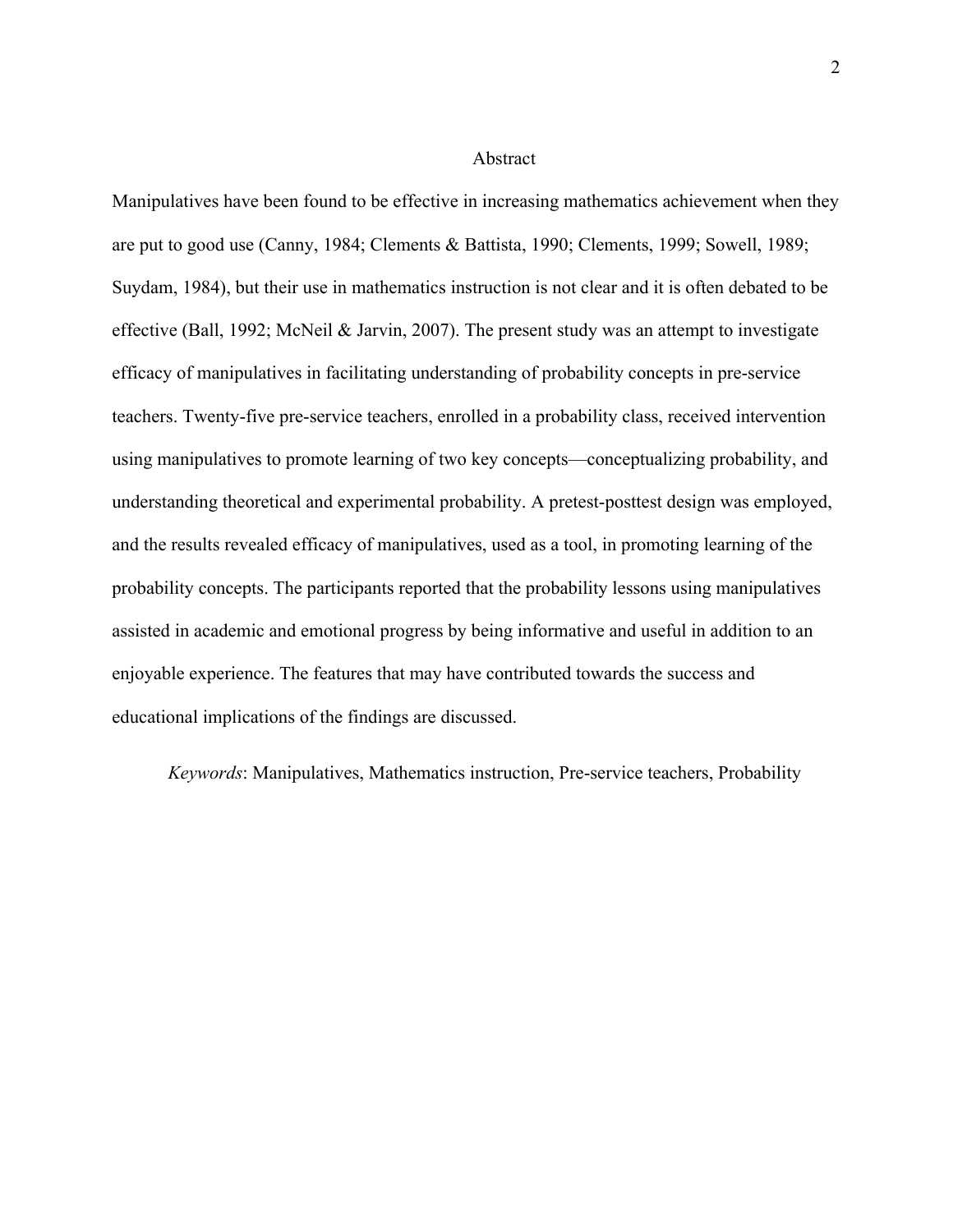Do Manipulatives Foster Pre-service Teachers' Understanding of Probability?

With mathematics instruction, conceptual understanding can be enhanced by using manipulatives which are the objects designed for a learner to perceive some mathematical concept by manipulating them. That is, manipulatives are concrete objects that students can use as learning tool to model mathematical situations, and that students can act upon in ways that mirror or give meaning to operations. Manipulatives facilitate in understanding by linking concrete model with the symbolic representation, and thus, promote in abstract thinking. The use of manipulatives is specifically helpful for the students in the pre-operational stage when their abstract thinking is developing since they allow them to move from concrete experiences to abstract reasoning (Heddens, 1986; Reisman, 1982; Ross & Kurtz, 1993).The National Council of Teachers of Mathematics (NCTM) *Principles to Action* has recognized manipulatives as an important tool in meaningful understanding of mathematics, and recommended using manipulatives to teach mathematical concepts with students of any age (NCTM, 2014). Research has shown the importance of manipulatives in alleviating behavioral issues among preservice teachers (Gresham, 2012; Lake & Kelly, 2014; Vinson, 2001), but none of the available research has reported on the efficacy of manipulatives in promoting conceptual understanding of probability. The aim of the present research was to explore the following key, but yet unexamined, pedagogical issue: Do manipulatives help pre-service teachers (PSTs) in understanding probability concepts?

### **Conceptual Understanding and Role of the Teachers**

Recent developments (CCSSO, 2010; NCTM, 2014) emphasizing the need for conceptual knowledge among students set new and ambitious goals for math students that have called for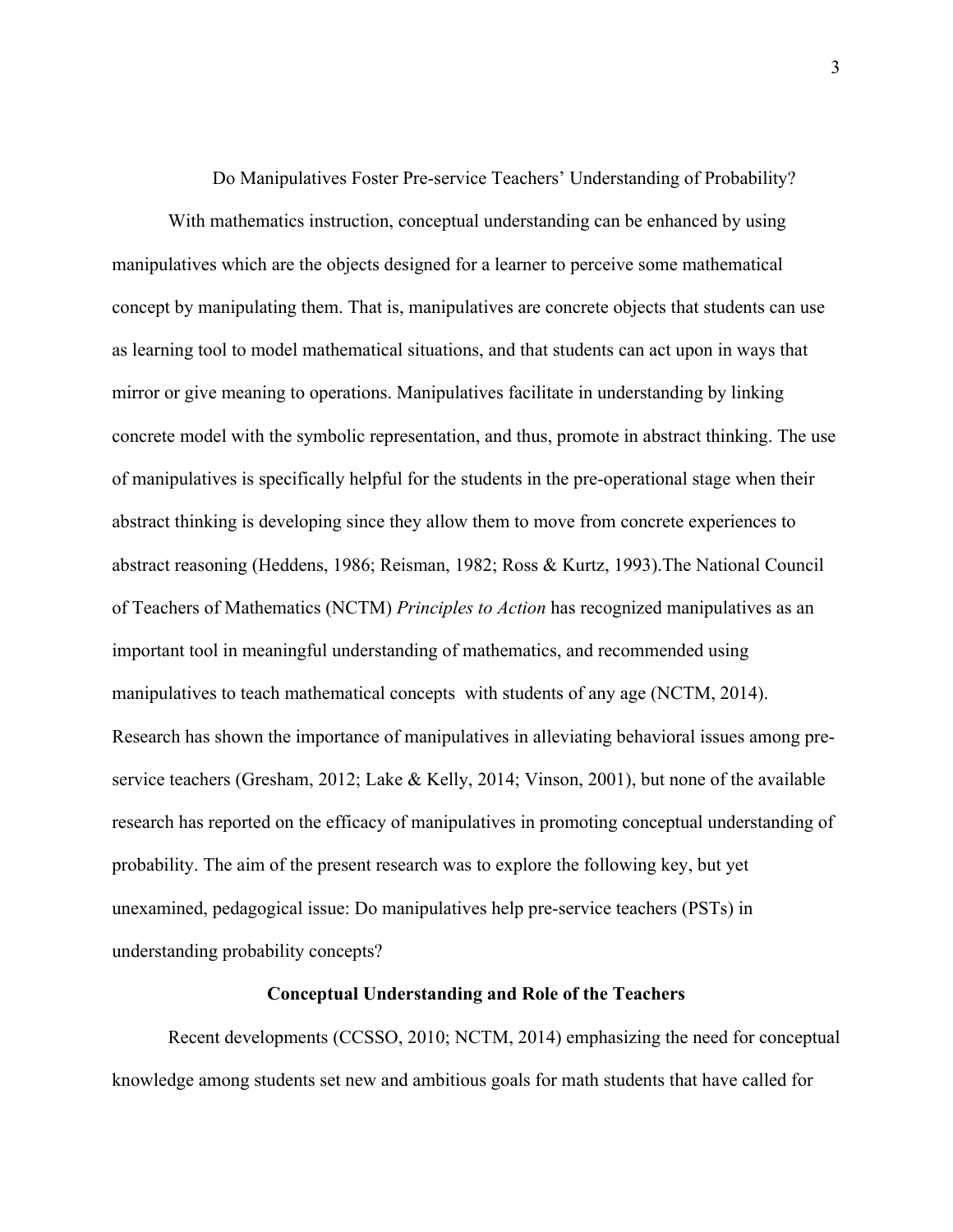improving the quality of teaching. Improving the quality of education heavily relies on the role of teacher educators and teacher training programs to prepare educators who are ready to succeed in the classrooms (Darling-Hammond, 2012; Wenglinsky,2002), that is, making sure that PSTs receive appropriate training. Teachers need deep content and pedagogical knowledge to support students in learning these goals (Hill, Ball, & Schilling, 2008; Loewenberg, Ball, Thames,  $\&$ Phelps, 2008). An effective teacher training program involves building content matter knowledge among the teachers along with facilitating in the development of pedagogically sound teaching skills that enable content knowledge available to students in the classroom. Teachers with indepth mathematics training have been found to effectively connect pedagogical content knowledge and content knowledge (Krauss, Baumert, & Blum, 2008) and creating a mathematics instruction environment that reflect on students' representation of mathematical ideas (Clements, 1999). This calls for teaching PSTs in ways that support them in developing this deep knowledge, and in ways that model the kind of pedagogies they are expected to practice. One area of content taught in the schools is probability and manipulatives present one of the pedagogical tools that aid in enhancing students' content knowledge by providing visual representation to model a problem.

#### **Using Manipulatives as a Pedagogical Tool**

Researchers have supported the use of manipulatives as a long-range pedagogical tool to discover a relational concept, or highlight and practice steps in a formal concept (Boggan, Harper, & Whitmire, 2010; Clements & Sarama, 2012). However, some researchers have debated their effectiveness in mathematics instruction (Ball, 1992; McNeil & Jarvin, 2007; Puchner, L., Taylor, A., O'Donnell, B., & Fick, K., 2008) and reported that manipulatives cannot be used as a tool guaranteed to be successful in promoting understanding of a concept (Ball,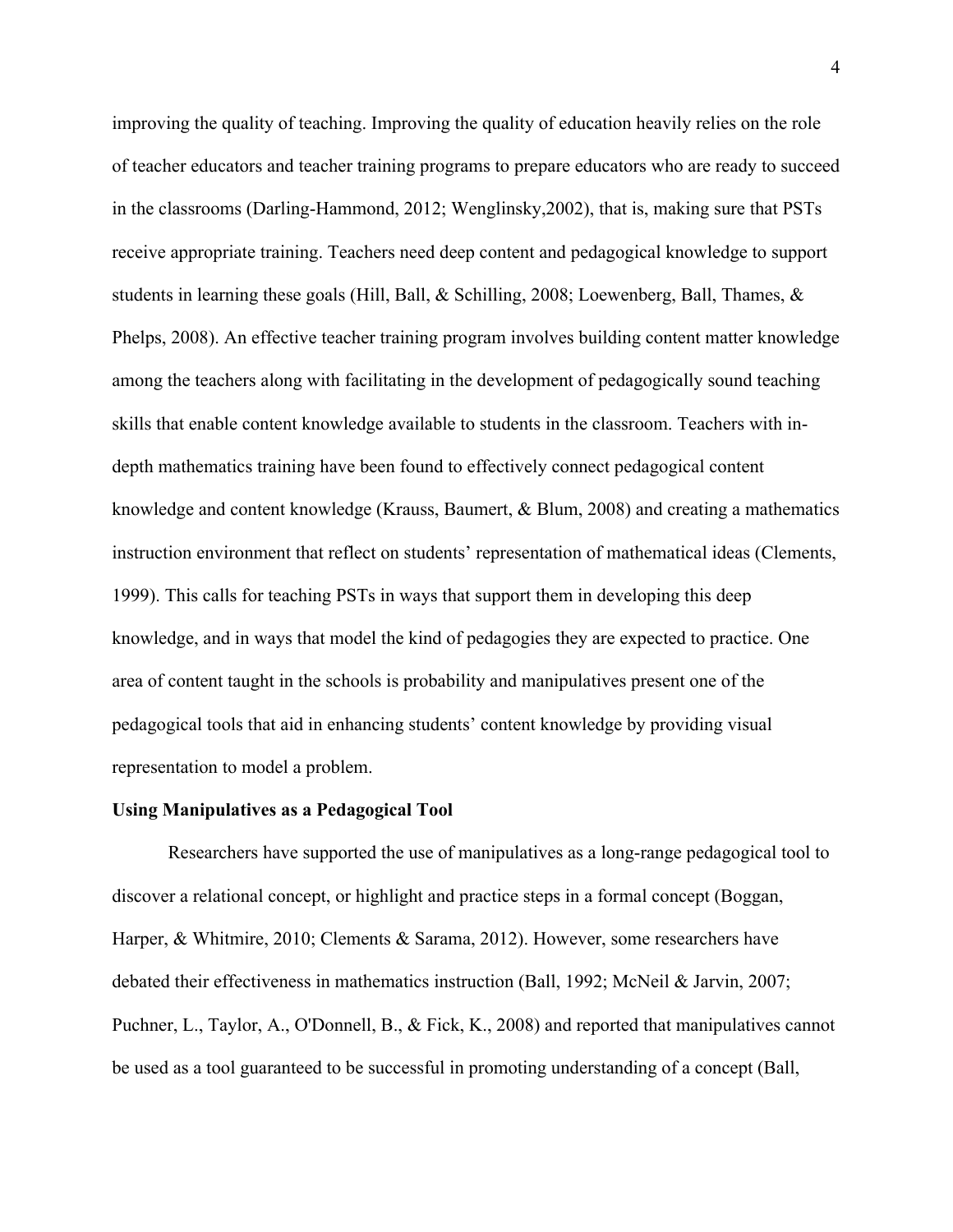1992; Baroody, 1989; Clements & McMillan, 1996). The rationale for using manipulatives actively engages students in hands-on experiences that provide insight into the process of actual computation and thus, leading to conceptual understanding. Both virtual and physical manipulatives were found to be more effective than the traditional instruction (Baki, Kosa, & Guven, 2011) and their use facilitated students in visualizing mathematical relationships (Roschelle et al., 2010). Manipulatives were linked to increasing arithmetic content knowledge, reducing arithmetic misconception, improving students' performance and honing students' mathematical skills (Green, Piel, & Flowers, 2008; Reimer & Moyer, 2005; Stein and Bovalino, 2001).

#### **Manipulatives with PSTs**

The efficacy of manipulatives among PSTs is a critical issue as teachers play a pivotal role in enhancing student learning. Teachers are required to enhance students' ability to grapple with problems and to develop a deeper understanding of the mathematics involved. This makes teachers' positive dispositions along with proper strategies to use the manipulatives an important step in influencing student learning. Statistical Education of Teachers (Franklin et al., 2015) emphasized the importance of manipulatives (such as cubes to represent individual data points) in teacher preparation and noted that teachers must be proficient in using manipulatives to aide in the collection, exploration and analysis, and interpretation of data. Research has linked the use of manipulatives in a mathematics instruction with positive behavioral enforcements among PSTs. For example, reducing math anxiety among PSTs (Gresham, 2012; Lake & Kelly, 2014; Vinson, 2001). Even though manipulatives have been found effective, their use in a classroom was linked with teachers' experience in using them (Moyer, 2001). PSTs beliefs and employed pedagogies were found to be linked with the mathematics method courses (Wilcox, Schram, Lappan&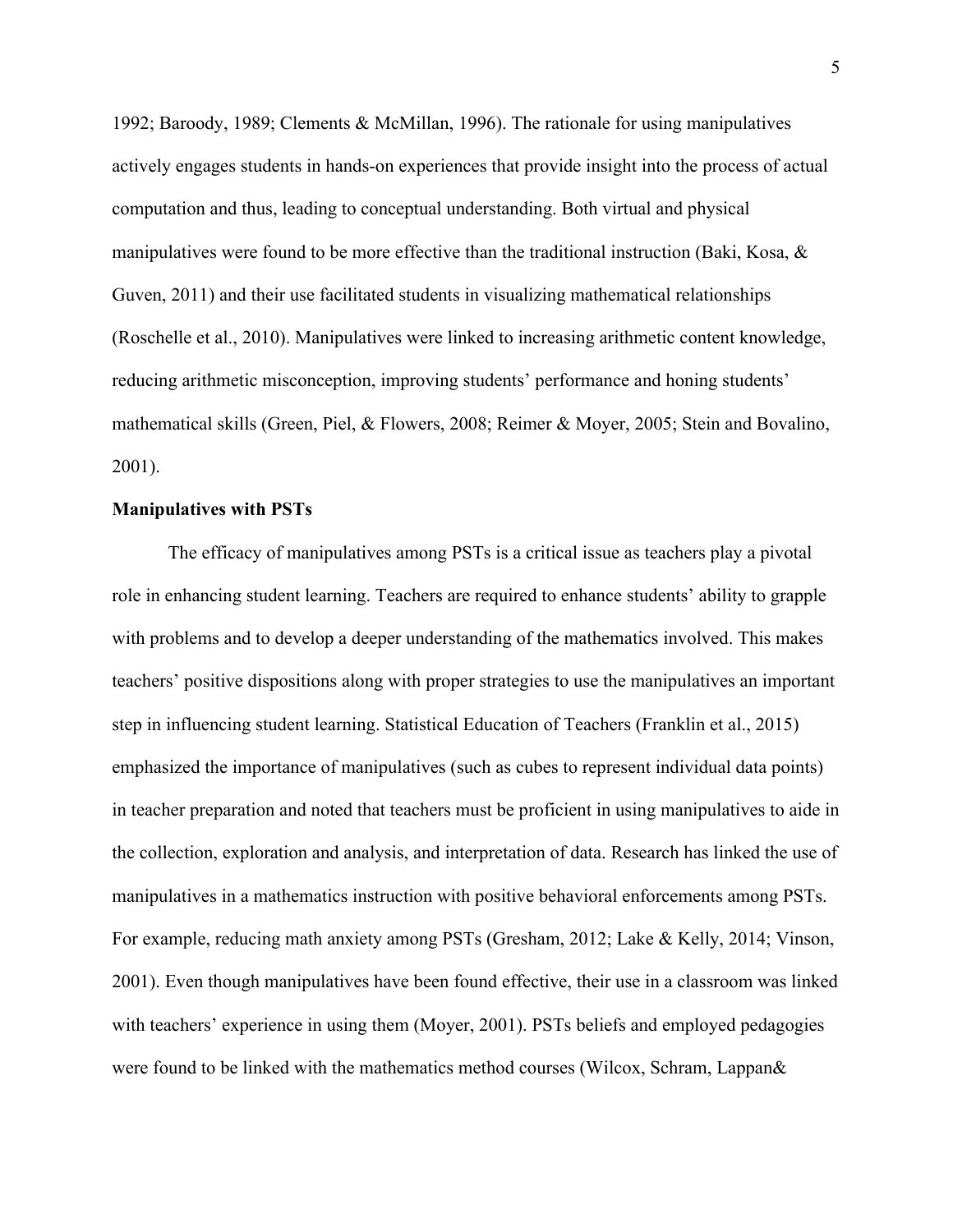Lanier, 1991; Simon & Schifter, 1991). Moreover, PSTs were found to be not equipped to use manipulatives in their instruction because of lack of training during the training years (McIntosh, 2012). It is therefore important to provide PSTs opportunity to integrate various tools that promote learning in their instruction (Quinn, 1998). None of the available research has explored efficacy of manipulatives in enhancing conceptual understanding of mathematics PSTs are required to teach at schools. The present study was an attempt to introduce manipulatives in PSTs probability classes and the findings of the present study will not only shed light on the efficacy of manipulatives in enhancing conceptual understanding of probability concepts among PSTs, but will have impact on school children's learning as the quality of teacher education can model and propel the nature of schools as learning communities.

#### **Manipulatives in Probability Instruction**

Developing conceptual understanding of probability concepts has long been a goal of mathematics instruction. Manipulatives help in developing conceptual understanding of a concept by representing a concept in many ways, and have been found to be effective in teaching probability than using symbols (Austin, 1974). Some of the manipulatives used in probability instruction include: Probability spinners, coins, playing cards, and number cubes. For example, using spinner sets can develop understanding that increasing the number of possible options would lead to a less likely event, or number cubes can be used to represent certain probability concepts (Ewbank & Ginther, 2002). The *Common Core State Standards* (CCSS, Council of Chief State School Officers [CCSSO], 2010) emphasized developing an understanding of probability by investigating chance processes and developing, using, and evaluating probability models. Discussed, next, are the two areas of instruction investigated in the present study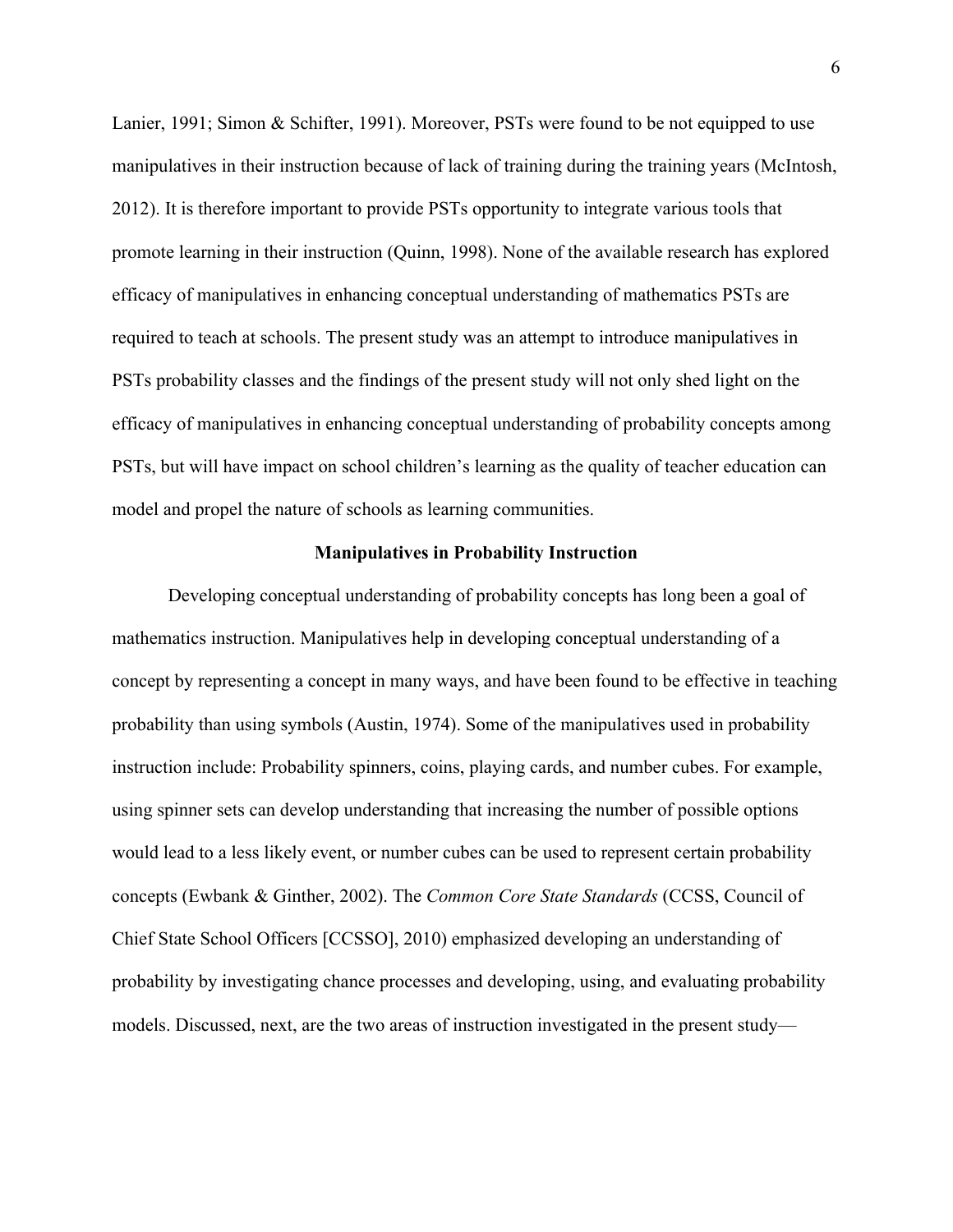conceptualizing probability and its formal computation, and theoretical and experimental probability.

**Conceptualizing probability and its computation**. Probability is the measure of the likelihood of an event to occur. When the events cannot be predicted with total certainty, probability is used to quantify the certainty of the events. Probability of an event is represented in terms of a number between 0 and 1 (where 0 indicates uncertainty and 1 indicates certainty). As the probability of an event increases (approximates to 1), the certainty that the event will occur increases. The use of manipulatives facilitates in understanding computations with probability by using visual representation and carrying out formal steps in computation. By using visual and tactile work, manipulatives allow conceptualizing probability and predicting an outcome prior to the actual computation, and thereby allowing justification of final computed answer. Conceptual understanding of probability enables students to understand symbolic representation without relying on the rules and evaluating whether a computation makes sense. The manipulatives allow to visualize how the sample space—available number of outcomes affects the probability computation, and thus help in making inferences about the outcomes.

**Theoretical and experimental probability**. There are two approaches to compute probability—theoretical probability and experimental probability. Theoretical probability refers to the expected probability of an event whereas experimental probability is what actually happens in an event (i.e., Theoretical probability = Number of favorable outcomes total number of outcomes and Experimental probability = Number of times event occurstotal number of ). For example, suppose we compute the probability of a coin toss. Since there are only two possible outcomes (a head or a tail), the theoretical probability of getting a head or a tail is 12. If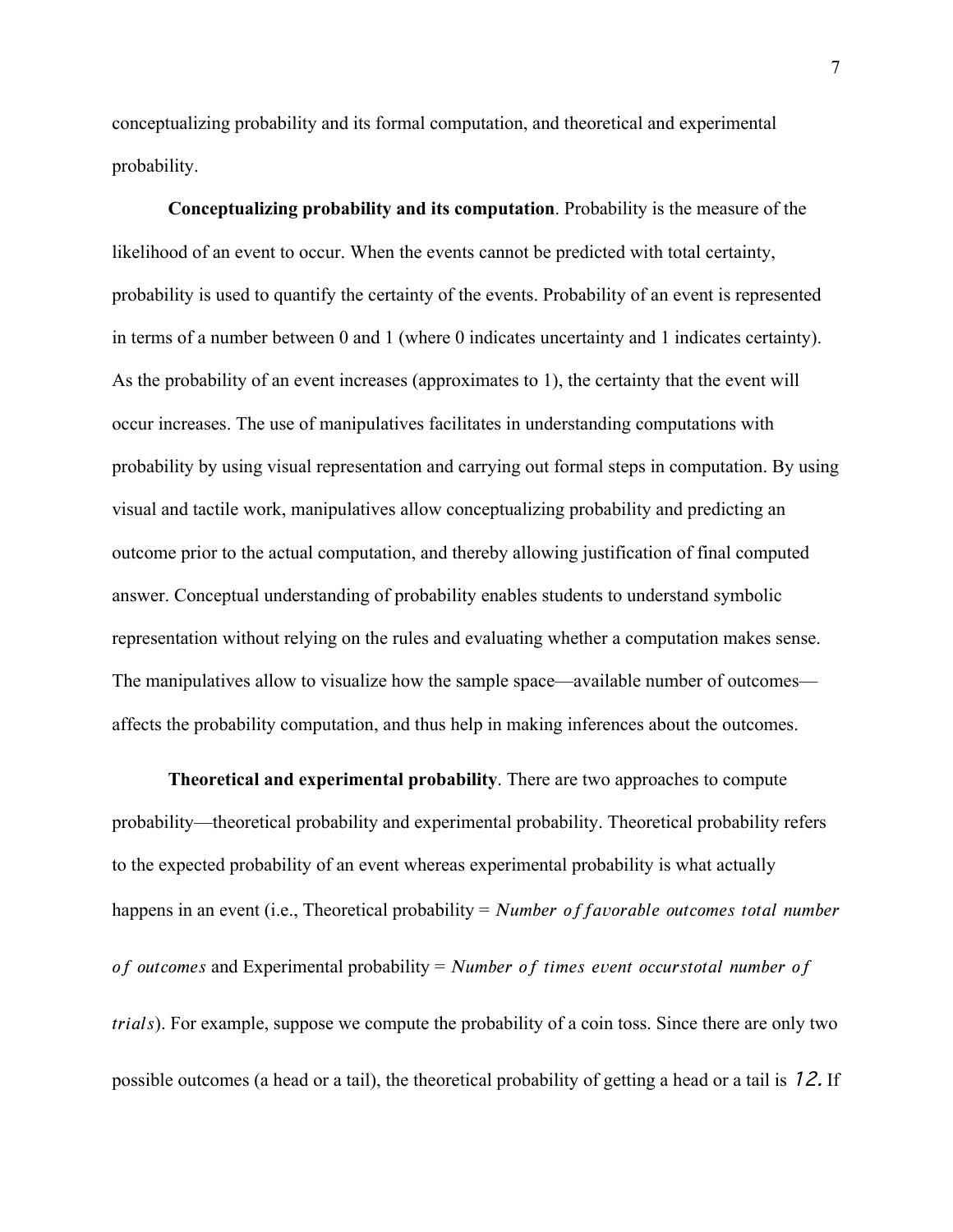we compute the event of tossing the coin ten times by recording the observation and get head 3 times and tail 7 times, the experimental probability of getting a head is 310 or tail is 710. Theoretical probability is a way of estimating what could happen based on the available information; it is a calculation. Theoretical probability cannot predict what the actual results will be, but it presents likelihood of a future event. Experimental probability provides an insight to understand the actual occurrence of an event (i.e., describing event as it takes place). Manipulatives provide a useful tool in understanding the experimental probability by actually conducting an experiment, recording the observations, and comparing the results with the theoretical probability. The use of manipulatives can also facilitate in understanding why experimental probability and theoretical probability may not be the same for certain events, and how experimental probability approximates the theoretical probability as the number of trials are increased.

#### **Research Purpose and Hypotheses**

In the present study, the pre-service candidate participants received intervention (the research) in the form of instruction involving exploring the probability concepts using manipulatives. The aim of the present study was to determine if the use of manipulatives was effective in supporting PSTs' learning about key concepts in probability, in particular whether manipulatives supported students in gaining greater understanding of the formal computation of probability concepts and making inferences about certain outcome without actual computation, and understanding of the relationships between experimental and theoretical probability. In other words, the study was designed to investigate if manipulatives be used as a tool for prompting reflection and learning of probability concepts. The efficacy of the intervention was examined by investigating participants' performance in an identical pretest and posttest. Two hypotheses were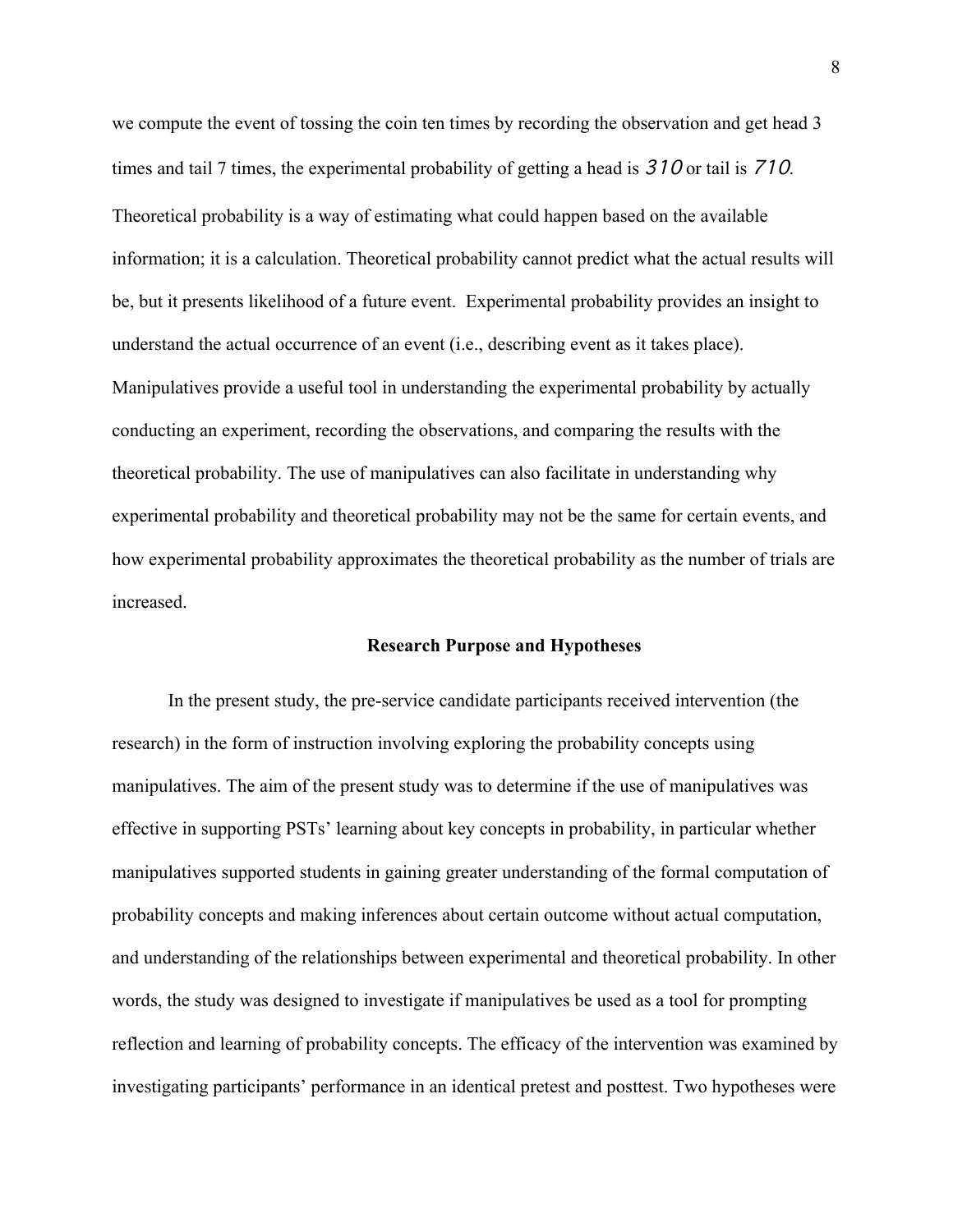tested: 1**)** If the intervention using manipulatives was effective, more participants will exhibit significantly greater understanding of formal computation of probability concepts and making inferences about certain outcome without actual computation; 2) If the instruction on experimental probability using manipulatives was effective, more participants will exhibit evidence of knowing and understanding experimental probability, theoretical probability, and comparison between them.

### **Methodology**

### **Participants**

Data were collected from students enrolled in two pre-service teacher classes enrolled in *Statistics and Probability for P-8 teachers* course. The participation was voluntary and the participants who provided the consent form were included in the study. Initially, there were 31 participants with 17 and 14 participants respectively from the two classes. One participant withdrew from the course and 5 participants were not available during the posttest. Thus, the data were collected for 25 participants with 13 and 12 participants from two classes respectively.

# **Data Collection Strategies**

**Intervention.** The participants received intervention during the regular classroom hours in four sessions consisting of 1 hour and 20 minutes each. The intervention involved completing six worksheets using manipulatives. Manipulatives were used to explore concepts and included various types of number cubes, spinners, coins, and playing cards. Each worksheet had 10 questions that required participants to use a different manipulative to answer. Some of the questions in the worksheets involved large data sets (i.e., repeating an experiment 100 to 1000 times), the participants worked in groups and compiled the group data. The worksheet required participants to first carry out given computations using manipulatives, and then provide a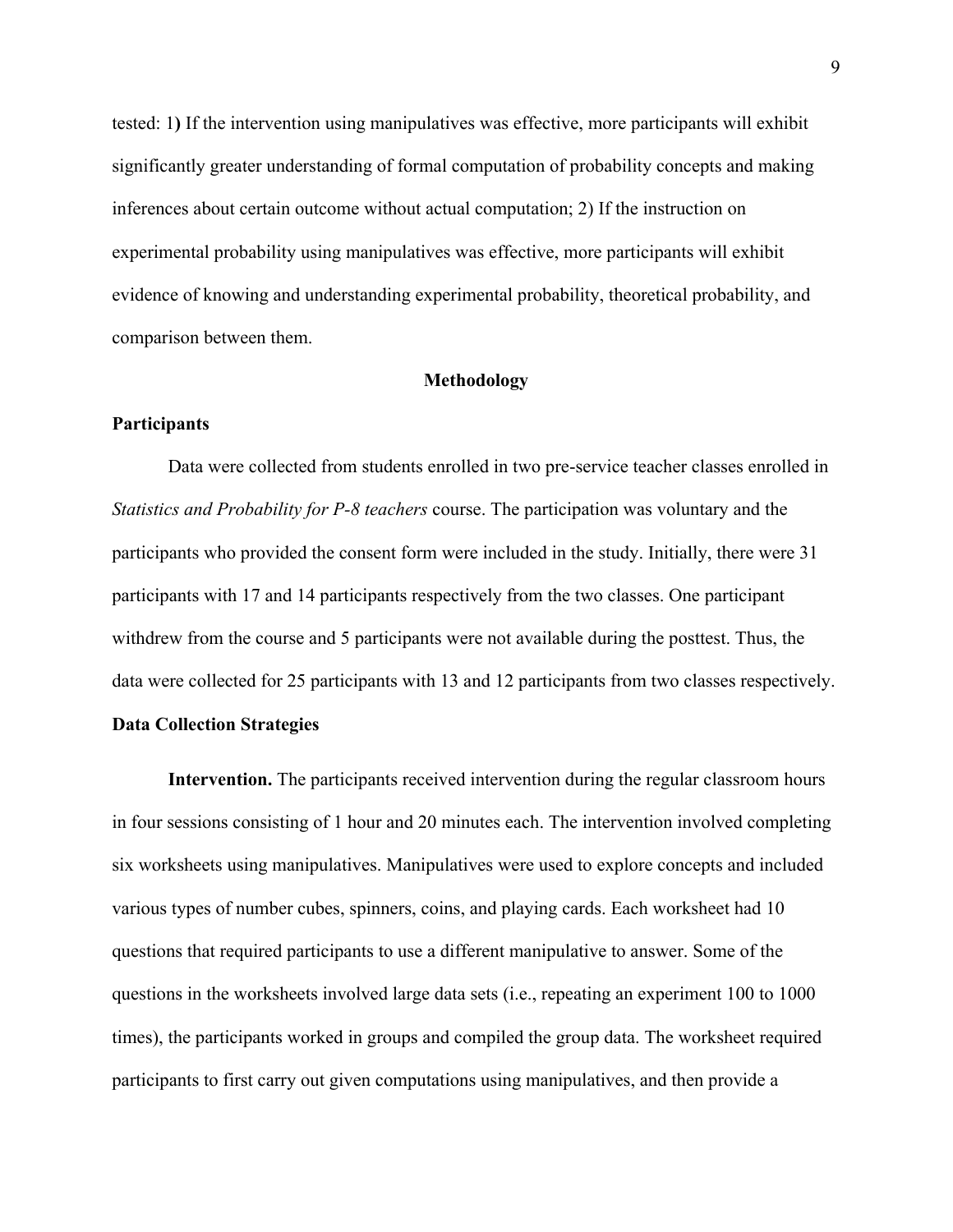justification and explanation of certain questions based on the findings. The questions were framed so that the participants can explain if their results were surprising to them, or how they connected with their understanding of likelihood of the event.

*Probability computation*. The participants completed three worksheets, individually and also in groups, using manipulatives aimed to connect concrete computation with the actual probability computation. The purpose of these worksheets was to develop participants' conceptual understanding of probability. The worksheets required participants to record outcomes of a given event using different types of manipulatives. The first activity required participants to use number cubes and spinners to explore *simple probability* (experiments completed in one step) of different outcomes. First, the participants were required to make an inference about the outcome of an event by visualizing the manipulatives, and then carrying out the computation using them. The underlying objective was to explore likelihood of an event by visually estimating the area. For example, making an inference about which event is more likely to result in rolling number 3 by looking at different sets of spinner before carrying out the computation (Figure 1). That is, probability is affected by the number of available outcomes in the sample space—lesser the total number of available options, more likely the event. In the second activity, the participants used sets of number cubes and spinners to explore *multistage probability* (experiment requiring two or more steps to complete) of compound events. For example, on two spinner sets numbered 1-6 and 1-10 making an inference and then computing the probability of getting a sum of 6 and a sum of 11, and comparing how different spinners affect the outcome (see Table 1). Also, recording and comparing the chances of getting a sum of 6 and a sum of 11 using two number cubes that are six-sided, eight-sided, and twelve-sided. In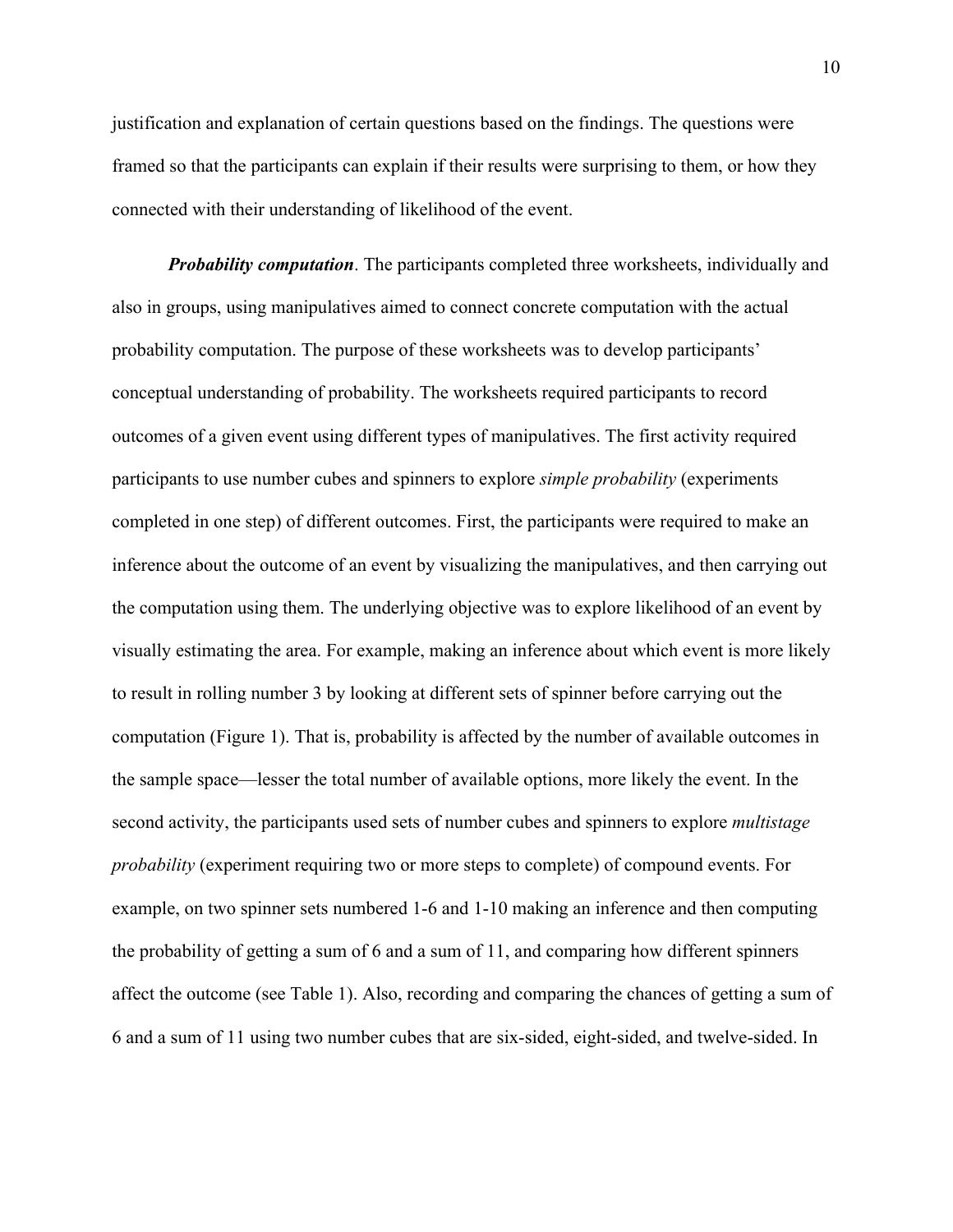another case, tossing a coin and a six-sided number cube to understand the probability of tossing a head and rolling a 2.



*Figure 1.* Comparing the area occupied by number 3 in different spinners.

These activities were included to provide hands-on experience with multistage probability computation to develop conceptual understanding. The purpose was to facilitate participants to visualize various outcomes. The third activity involved comparing different outcomes based on the changes in the sample space. For example, first, computing the probability of getting a face card (jack, queen, or king) using a standard deck of cards and then, carrying out same computation after combining two standard deck of cards. Another exploration involved tossing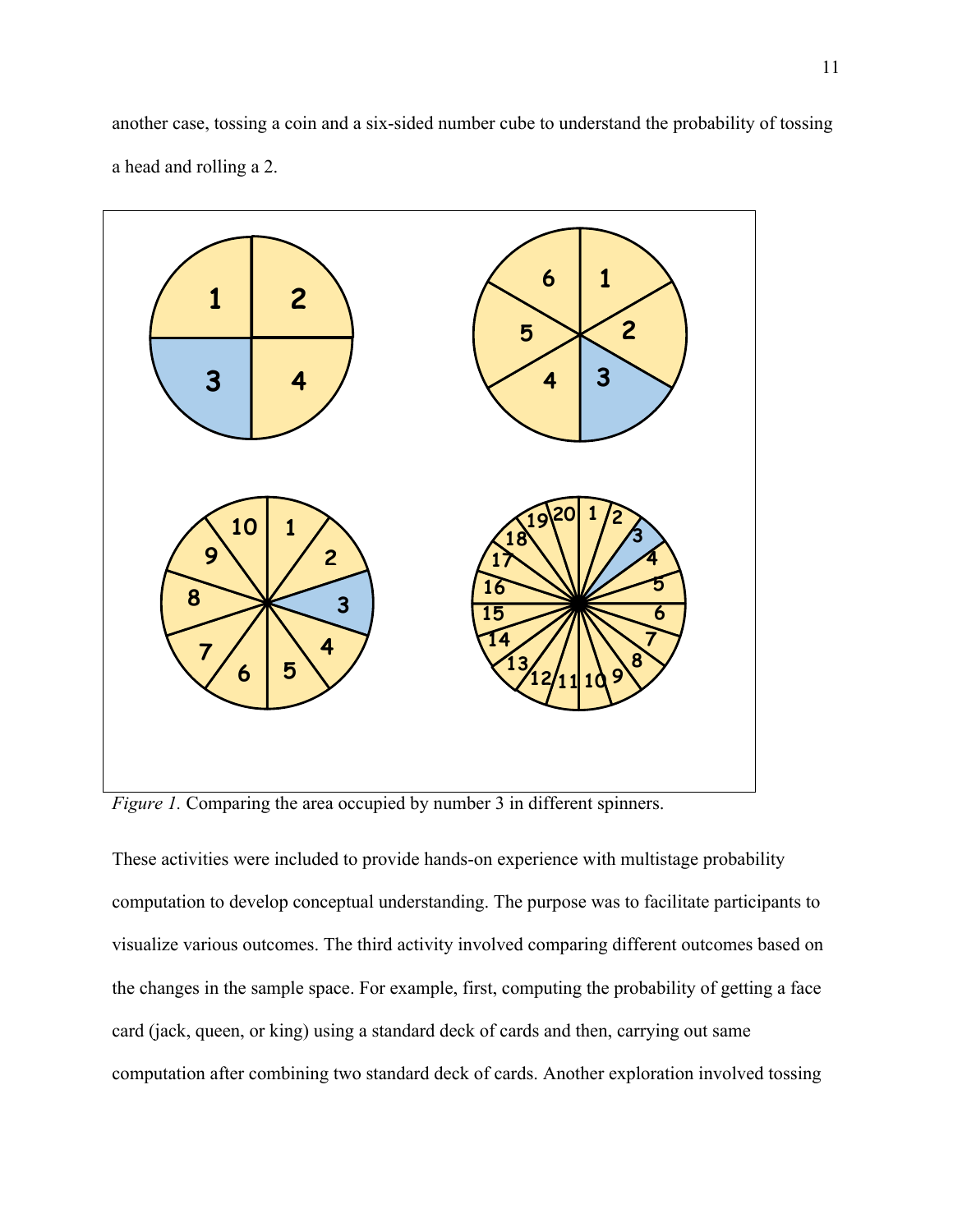coin(s) for getting certain number of heads/tails. The idea was to enable understanding that the sample space (total number of outcomes) depends on number of coins used in an experiment. For example, sample space for a single coin toss is  $\{H, T\}$ , for two-coin toss is  $\{HH, HT, TH, TT\}$ , and for three-coin toss is {HHH, HHT, HTH, THH, HTT, THT, TTH, TTT}.

The first two worksheets required the participants to use manipulatives to answer questions, and the third worksheet required them to make inferences about certain outcomes without carrying out an actual computation. The third worksheet was designed to promote logical justification of probability computations after using the manipulatives. For example, the participants were asked if we use two 1-6 sided number cubes and two 1-10 sided number cubes, which number cube is more likely to result in a sum of 7, or if tossing a coin three times resulted in 3 tails, is it more likely that the fourth toss would result a tail or a head is more likely? For developing an understanding to analyze the probability of an event and understand the meaning of various unknowns used in the computation, the participants also worked towards problems where the probability is given and the participants had to find the outcomes that could have resulted in that probability. For example, the probability of spinning a number less than 4 on a spinner numbered 1, 2, 3, ..., *n* is 15; find the total number of the outcomes on the spinner? Participants were encouraged to compare the solutions in a group. This allowed them to discuss the probabilities of different outcomes and justify the solution.

*Theoretical and experimental probability*. The participants completed three worksheets that were aimed at developing the conceptual understanding of theoretical and experimental probability. The use of manipulatives was aimed to explore the relationship between theoretical and experimental probability, and developing an understanding of how an experimental probability (the result of an experiment) could be different from the theoretical probability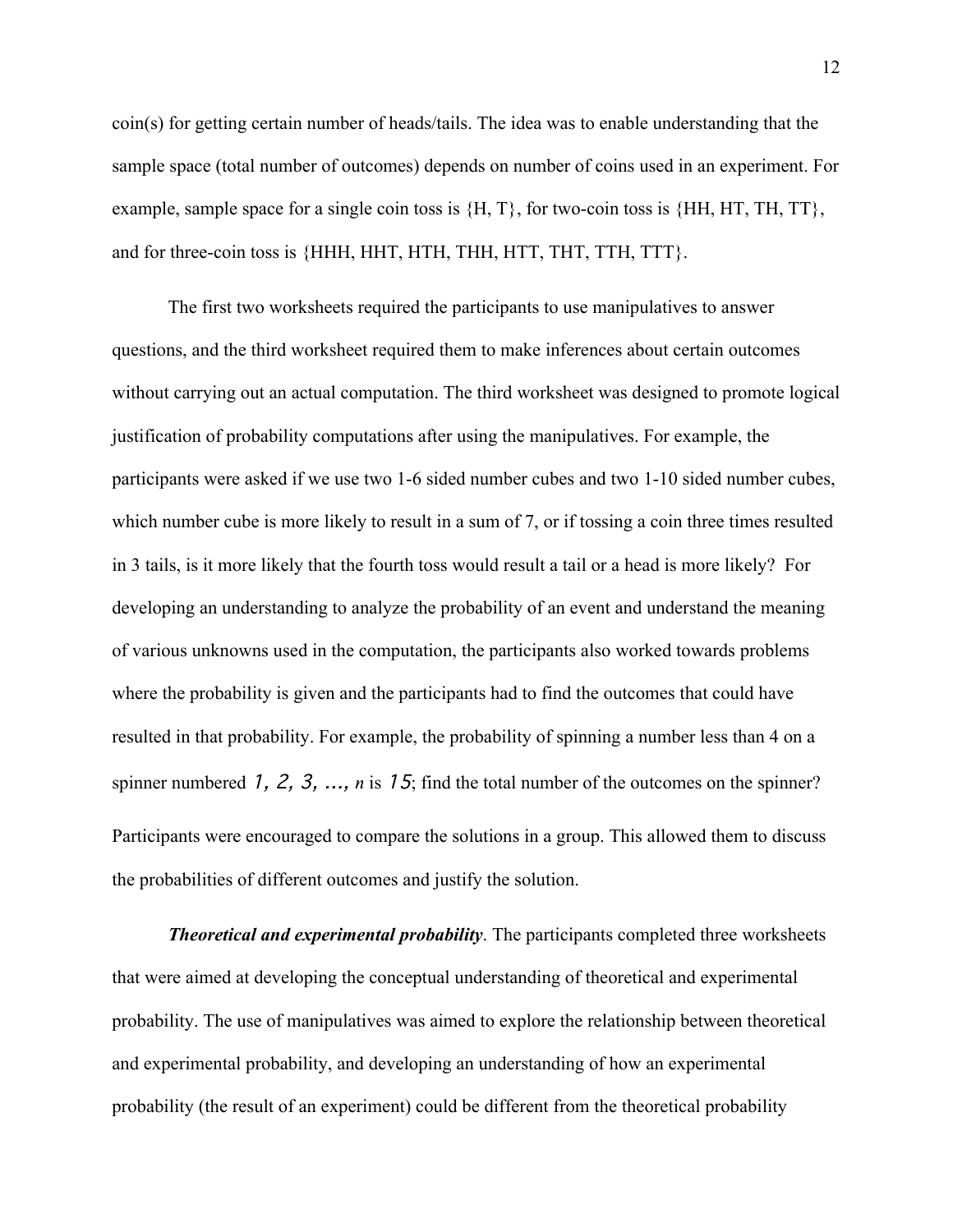(expected answer). The first worksheet included activities that required the participants to evaluate the experimental probability of given event (for example, rolling a 3 on a number cubes or tossing a coin to get a head) using fewer repetitions (10 trials), and compare it with the theoretical probability of the event. The purpose of the activity was to understand how experimental and theoretical probabilities may or may not be the same for an event. The second activity required participants to work on the same problems as in the first activity using a larger data set (100-1000 trials). Participants repeated the experiment certain number of times (or combined the data with other participants), and again compared the experimental probability with the theoretical probability of the event. For both activities, the participants were required to explain how their experimental probability (calculated results) compared with the theoretical probability (expected results). The third worksheet required participants to make inferences about certain events without carrying out a computation by sharing ideas with their peers and reflecting on other participants' computation. The aim was to foster understanding of the law of large numbers—as number of trials increase, the experimental probability approximates the theoretical probability. The participants were also required to explain the relationship between the experimental and theoretical probability, if any, based on the findings.

# **Testing**

The participants were given an identical pre- and posttest (see Appendix A). The tests consisted of 10 multiple-choice questions (five problems based on the knowledge about probability computation and five problems based on understanding the relationship between experimental and theoretical probability), and 4 explanatory questions for examining conceptual understanding of probability. Prior to the pretest, the participants reviewed the theoretical formula for computing the probability of an outcome, and were introduced to the concept of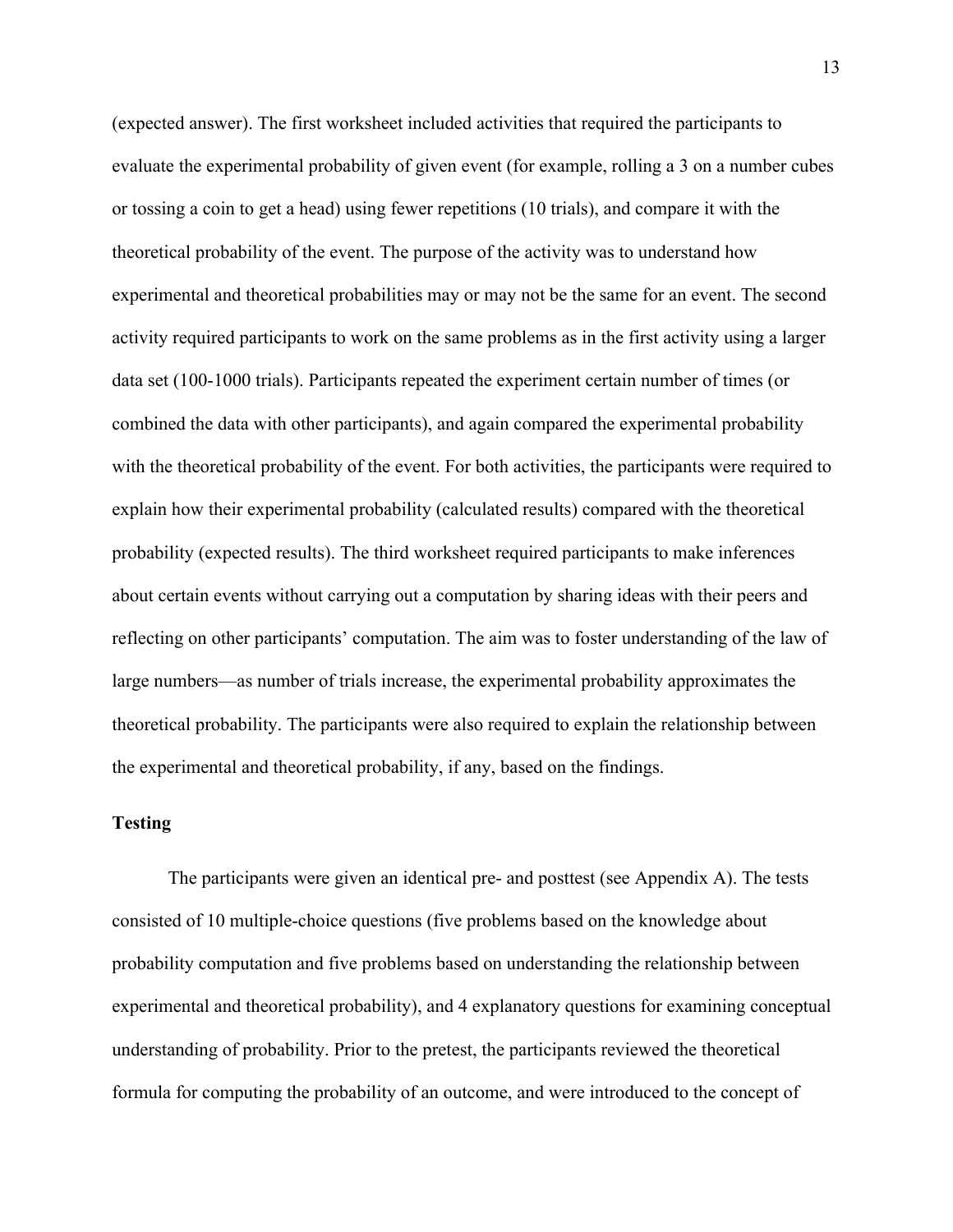theoretical and experimental probability. After the intervention, the participants were tested again on the identical posttest.

#### **Results**

Participants' performance on the pretest and the posttest were compared for the two concepts—conceptualizing probability and its computation, and theoretical-experimental probability using the 10 multiple-choice problems. A matched pairs t-test was used to determine if there was a significant difference between the average correct responses in the pretest and the posttest for the two concepts. For the 4 explanatory problems, participants received a score on scale of 0-4 based on appropriateness and correctness of their responses. Two testers separately scored for the explanatory problems and an average score was awarded in case of a conflict (happened less than 1% of the time). The average score was compared between the pretest and the posttest using t-test. The scores for both classes were not aggregated and kept separate to determine if there was a difference in performances between the classes.

### **Hypothesis 1: Conceptualizing Probability and its Computation**

A paired t-test between means was conducted for the average number of correct responses in the pretest and posttest for the five probability computation multiple-choice problems. For Class 1, the mean pretest and posttest scores were 2.53 and 3.01; for Class 2, the mean pretest and posttest scores were 2.16 and 3.02, respectively. The t-statistic was marginally significant for Class 1 and Class 2 with  $t(12)=1.9$ ,  $p=.083$  and  $t(11)=2.15$ ,  $p=.053$ .

A paired t-test between means for the average score in the 4 explanatory problems was significant for both classes. For class 1, the mean pretest score was 4.15 and the mean posttest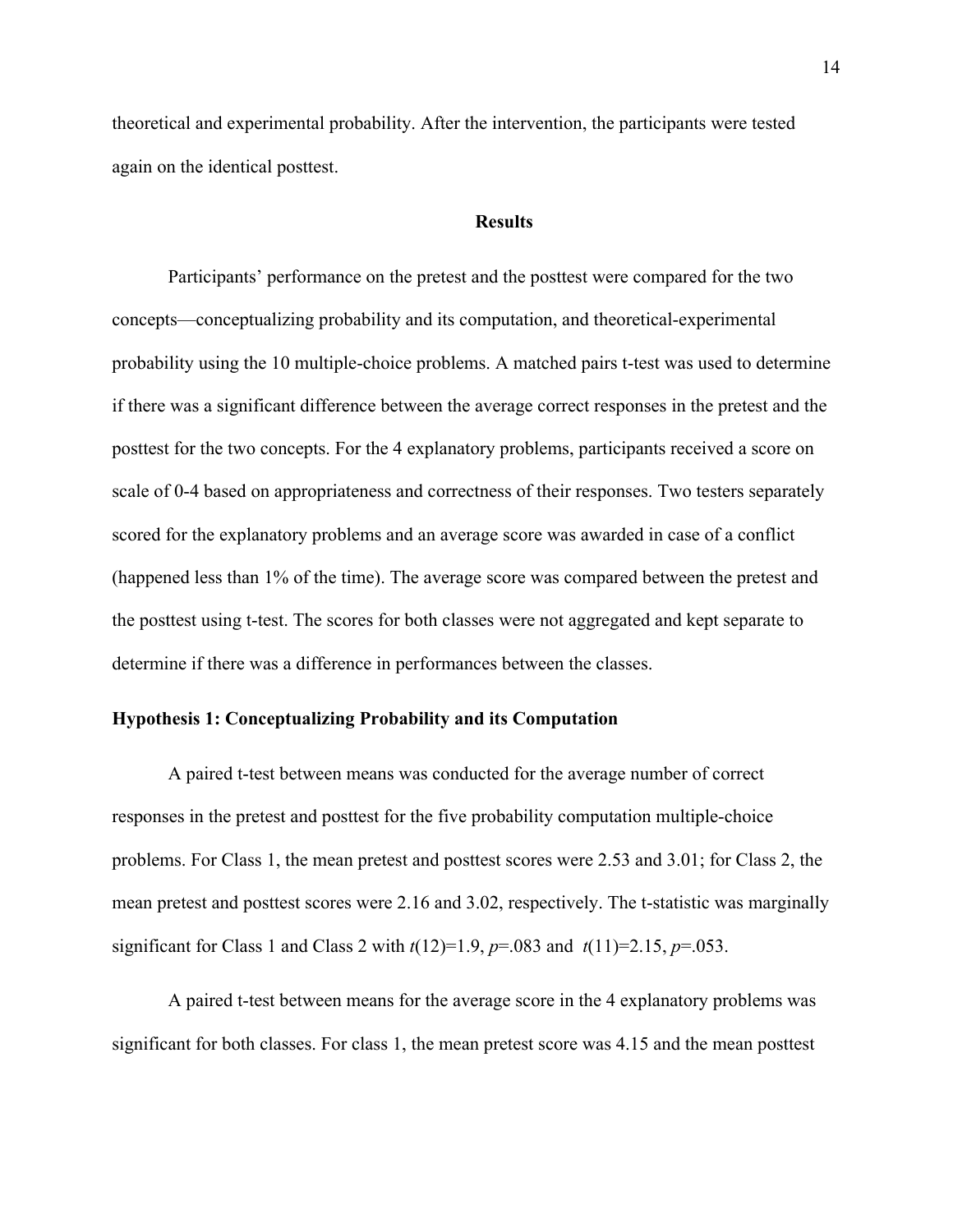score was 8.46 with  $t(12)=3.22$ ,  $p=<0.01$ . For class 2, the mean pretest score was 3.92 and the mean posttest score was 7.83 with *t*(12)=2.93, *p*=<0.01.

#### **Hypothesis 2: Theoretical and Experimental Probability**

A paired t-test between means was conducted for the average number of correct responses in the pretest and the posttest for the five theoretical and experimental probability multiple-choice problems. For Class 1, the mean pretest and posttest scores were 1.69 and 2.53; for Class 2, the mean pretest and posttest scores were 1.91 and 2.91The t-statistic for Class 1 and Class 2 were significant with  $t(12)=1.87$ ,  $p=.04$  and  $t(11)=2.70$ ,  $p=.01$  respectively.

#### **Discussion**

Discussed, in turn, are the implications of the results and limitations of the present study.

#### **Hypothesis 1: Computation of Probability**

This hypothesis was made to investigate efficacy of the intervention in promoting participants' understanding of probability computations. The results for the multiple-choice problems revealing marginally significant difference and for the explanatory problems a significant difference in participants' performance between the pretest and the posttest indicated that the intervention using manipulatives was somewhat successful in imparting understanding of probability concepts and its computation among the participants. The intervention was successful to a certain extent in promoting understanding with formal computation with probability. Any positive development towards conceptual understanding of a concept is an important step. The participants understood how a formal probability computation could be affected by changes in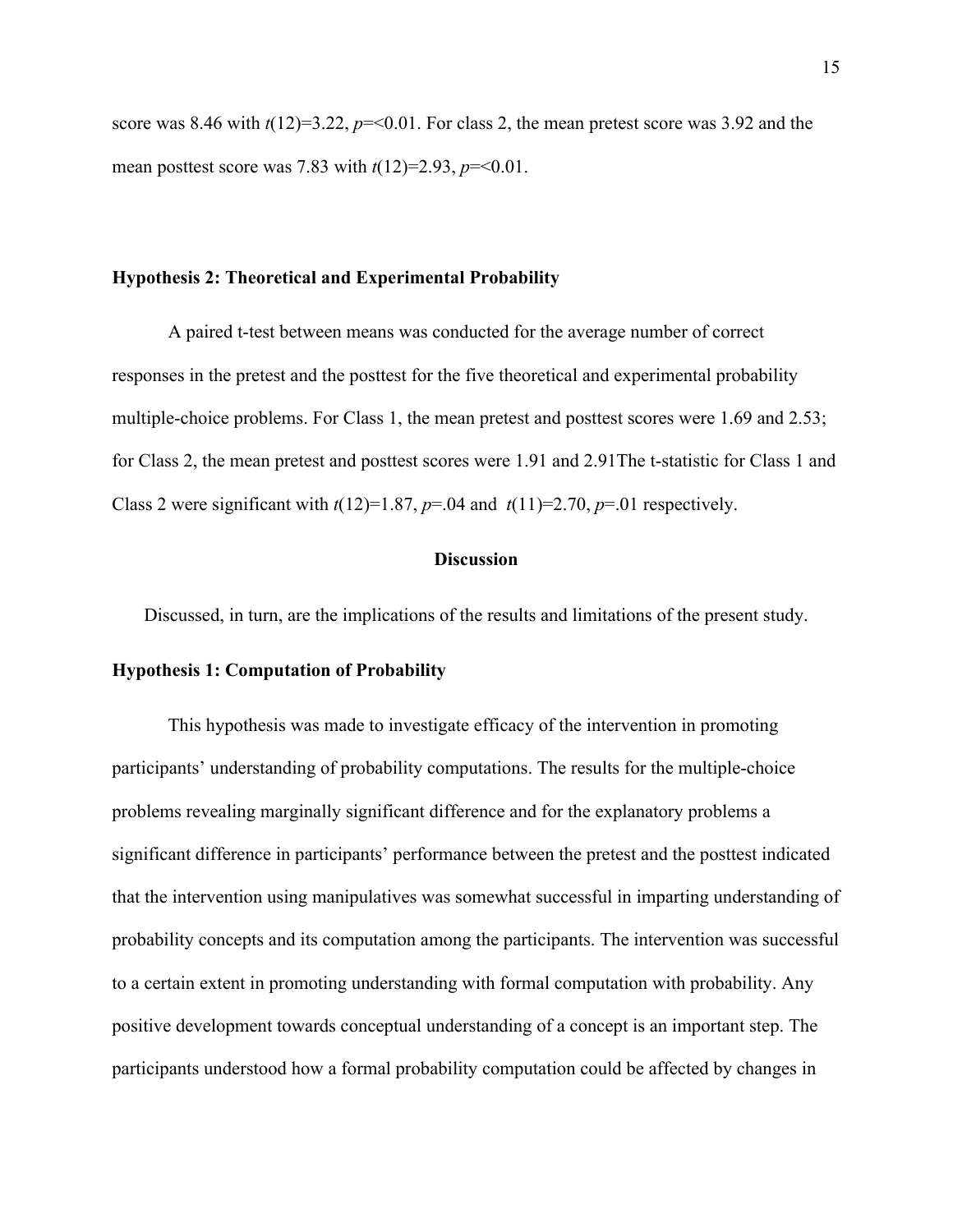the sample space that enabled them to logically justify an outcome without its computation. Participants' explanations for the 4 explanatory problems and the problems posed in the worksheets also revealed greater conceptual understanding of the probability computation and efficacy of the instruction using manipulatives. Instruction using manipulative enabled participants to validate/invalidate a result by justifying the computation. Two reasons could have accounted for the limited positive results of the intervention in the multiple-choice probability computation problems. First, the intervention was for a short span. Even if the intervention was successful in helping participants understand probability computation, it may take distributed practice over a long period to result in developing conceptual understanding of probability. Second, it is possible that multiple-choice problems do not present an effective outlet to investigate conceptual understanding of a concept since they do not involve providing a justification or alternate explanation of a solution.

### **Hypothesis 2: Theoretical and Experimental Probability**

This hypothesis was made to investigate efficacy of the intervention in promoting participants' understanding of the experimental and theoretical probability. The significant difference in participants' performance between the pretest and the posttest suggested that the intervention using manipulatives was successful in promoting understanding of the experimental and theoretical probability concepts. Tactile experience with manipulatives developed participants' understanding how actual computed probability (experimental probability) may not be the same as the expected probability (theoretical probability), and the relationship between both concepts. The intervention allowed the participants to compare the results of the events between fewer trials and larger trials, which facilitated in gaining the insight how the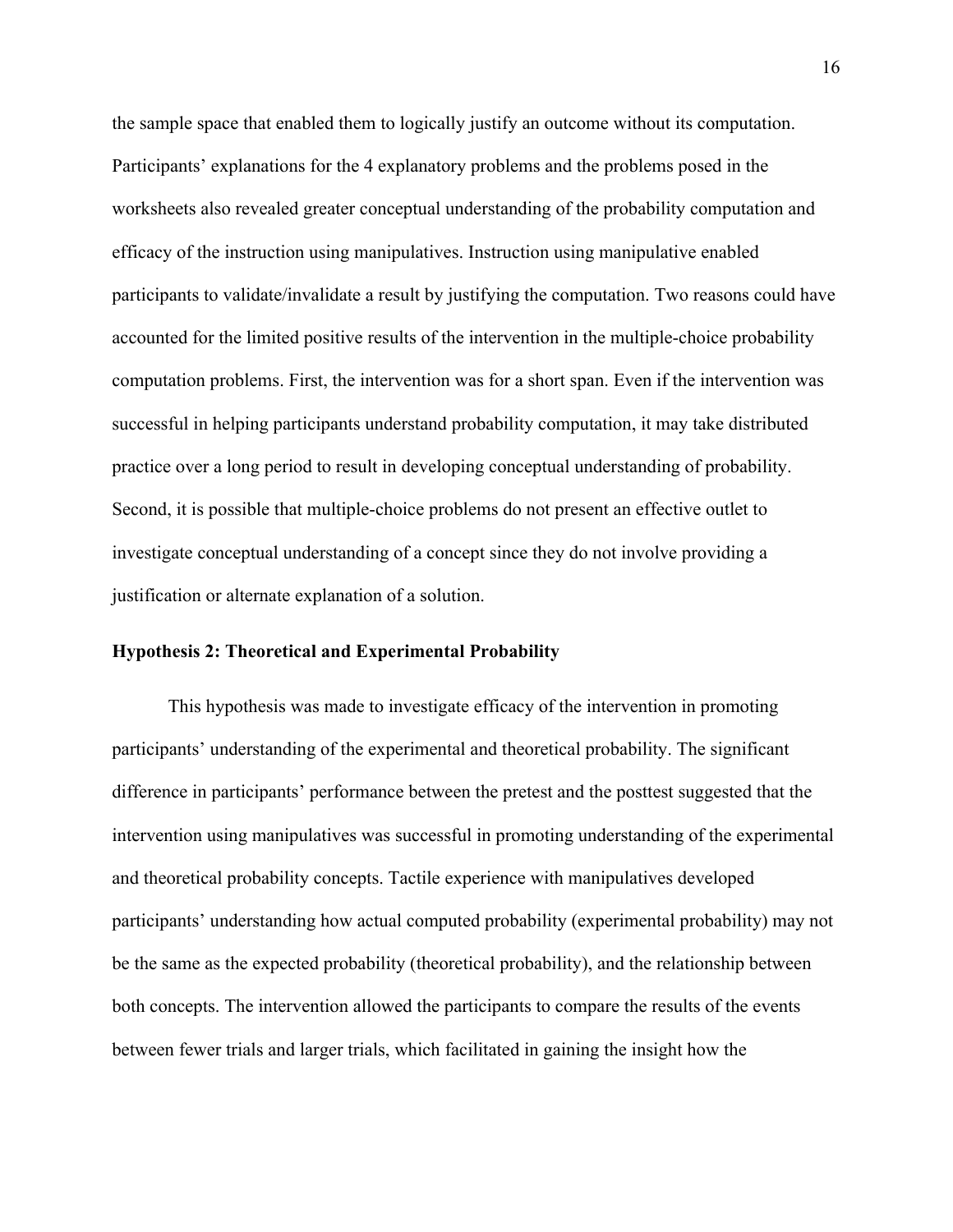experimental probability approximates the theoretical probability as the number of trials are increased.

#### **Educational Implications**

The results of the study suggest that manipulatives are effective tools that aid in probability instruction and promote learning through tactile work and visual representation. The use of manipulatives in probability instruction is even more beneficial as many abstract probability computations involve use of concrete objects to carry out computation and providing experiences in carrying out computations with concrete objects can foster conceptual understanding. Many participants in the present study had never dealt with playing cards and got an opportunity to use them for the first time during the intervention. Using manipulatives to do experiments and create charts or lists of outcomes enables a visual representation to interpret and analyze computations leading to gaining proficiency with probabilistic reasoning and developing a deeper understanding of sample spaces. Understanding the sample space is crucial as abundant research has shown that students of all ages do not necessarily consider sample space when carrying out probability computation (Ayres & Way, 2000; Fischbean & Schnarch, 1997). A study by Fischbein, Nello, and Marino (1991) investigated misconceptions about compound events in students' (ages 9 to 14 years) and found that majority of students did not have better understanding of sample space. For example, the tossing of two dice where the students were asked about the likelihood of two events, "a 5 on one and a 6 on another" or a "6 on both dice." Majority of the students reported that both events have the same likelihood as they did not understand that (5, 6) and (6, 5) are two different outcomes (i.e., there are two ways to get the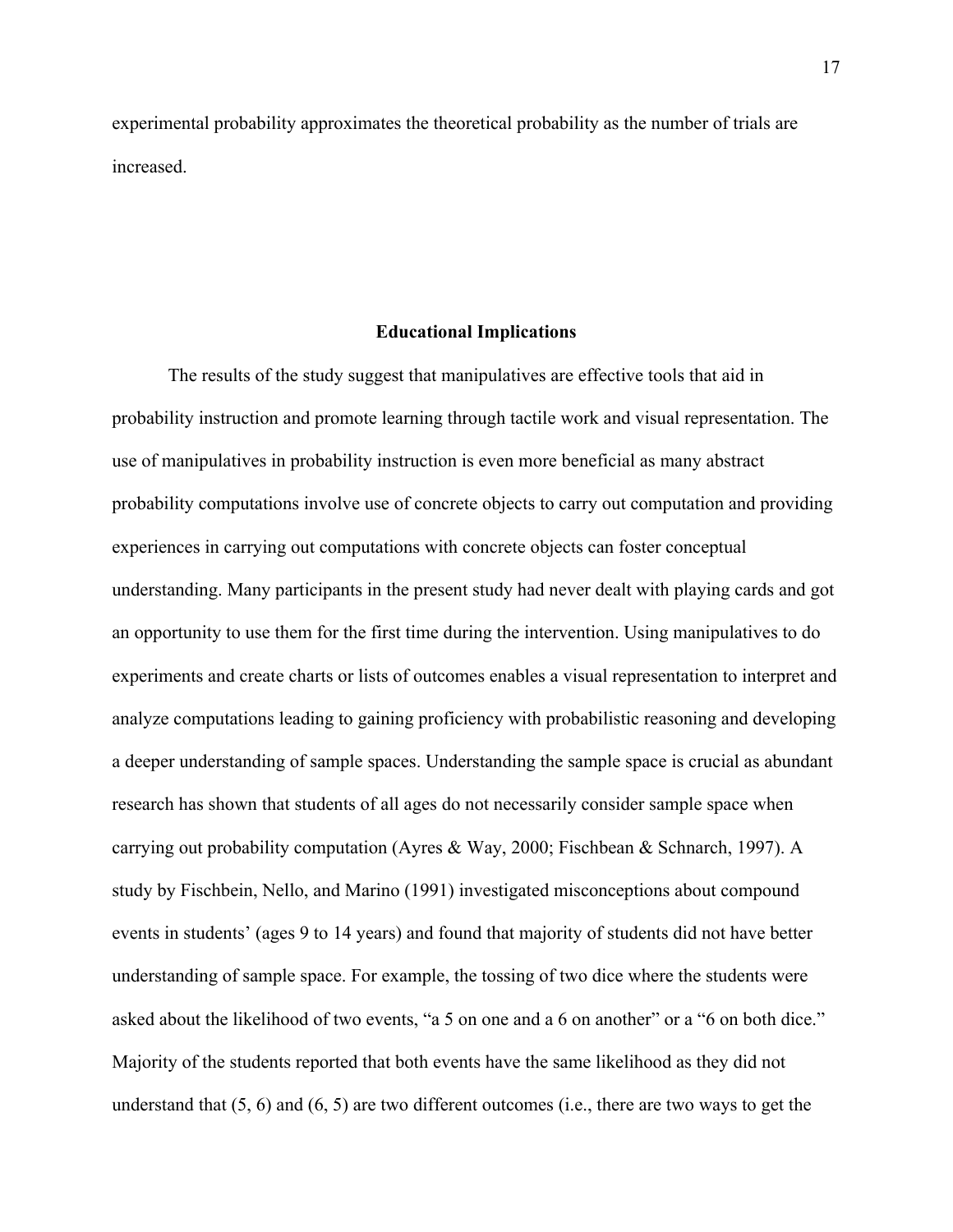outcome) whereas  $(6, 6)$  is one outcome as a different number appear in each number cube in the former but the same number appear on the latter.

#### **Conclusion**

The results of this intervention reveal that if chosen and used effectively, manipulatives are helpful in teaching probability and can positively affect student learning, even with collegelevel students. Manipulatives also provide a useful tool to prepare PSTs for teaching mathematics at schools. The theory of experimental learning is based on the idea that students gain knowledge through an active process that engages them (Hartshorn & Boren, 1990). Manipulatives facilitate in exploring mathematical ideas by stimulating curiosity, creating enjoyable learning experience, actively engaging and motivating the participants, and developing depth of understanding. The participants in the present study expressed desire to use the manipulative in their classroom for teaching probability and reported that manipulatives were engaging, useful, and informational. Manipulatives are effective instructional tools that can be used to aid mathematics instruction, but should be used with precaution and under complete guidance. As Papert (1980) calls manipulatives "objects to think with", incorporating manipulatives can facilitate in meaningful learning of concepts with greater ease, making teaching most effective. Since students' reflection of the instructional activities is important (Baroody, 1989), they need to be pedagogically sound that engage participants' thinking in a meaningful way to reflect on the concepts or ideas targeted by the educator.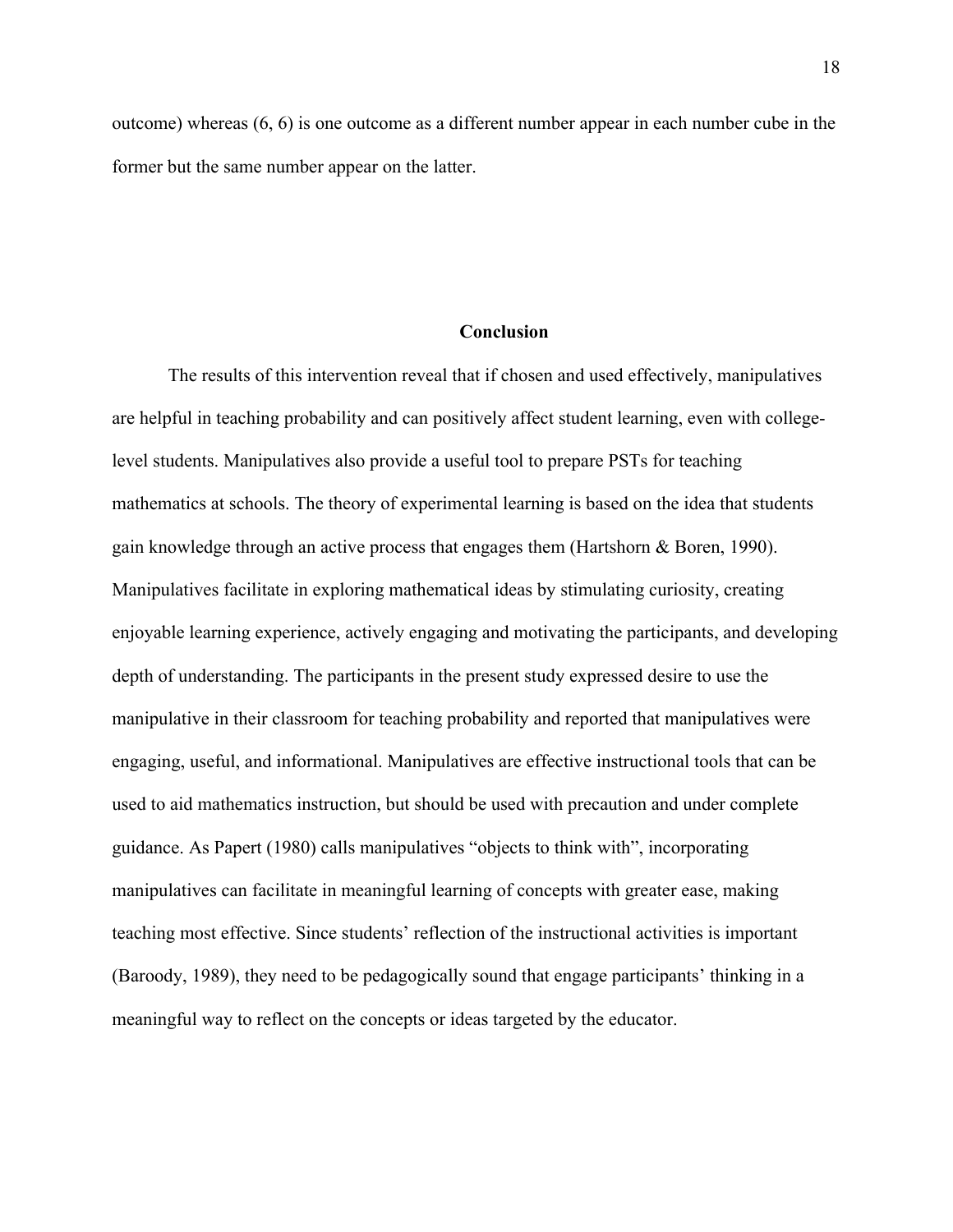The key issue of effectiveness of the manipulatives in a probability instruction may not be as easily distinguished as black with white. Manipulatives are tools that students can use to model the given scenarios to make sense of the problems or the tools that can be used as objects to practice concepts. They can be used as representations by teachers to demonstrate steps and conclusions in computations. The efficacy of an intervention in promoting learning of probability concepts using manipulatives is not an all-or-nothing phenomenon. It is possible that manipulatives are beneficial in fostering understanding of certain concepts more than others. This research investigated two concepts— conceptualizing probability and its computation, and theoretical and experiment probability. A future study with other probability concepts could shed more light on the use of the manipulatives in probability instruction.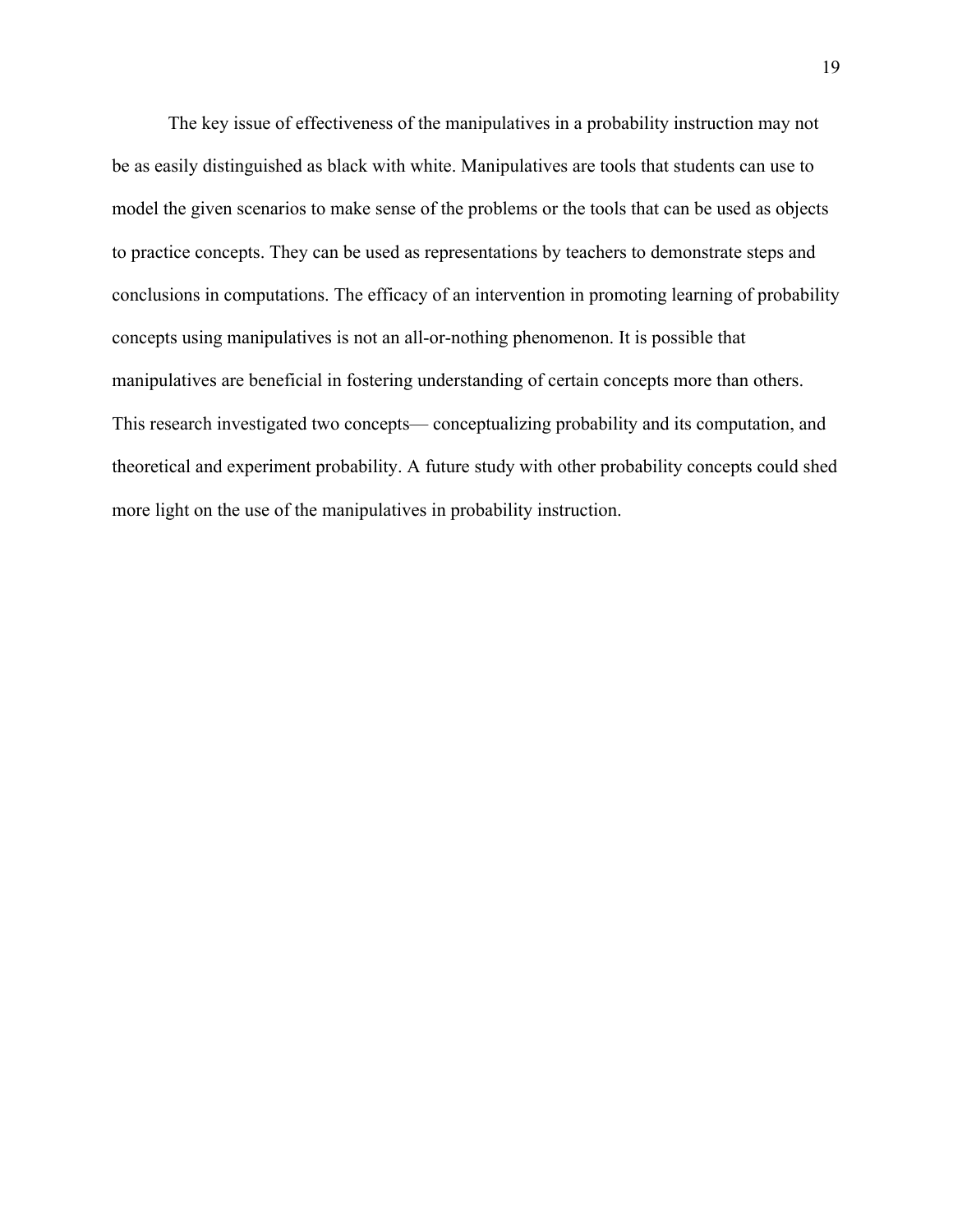#### References

- Austin, J. D. (1974). An experimental study of the effects of three instructional methods in basic probability and statistics. *Journal for Research in Mathematics Education*, *5*(3), 146-154.
- Ayres, P., & Way, J. (2000). Knowing the sample space or not: The effects on decision making. In T. Nakahara & M. Koyama (Eds.), *Proceedings of the 24th Conference of the International Group for the Psychology of Mathematics Education, 2,* 33-40*.*
- Baki, A., Kosa, T., & Guven, B. (2011). A comparative study of the effects of using dynamic geometry software and physical manipulatives on the spatial visualisation skills of preservice mathematics teachers. *British Journal of Educational Technology*, *42*, 291–310.
- Ball, D. L. (1992). Magical hopes: Manipulatives and the reform of math education. *American Educator, 16*, 14-18.
- Baroody, A. J. (1989). One point of view: Manipulatives don't come with guarantees. *Arithmetic Teacher, 37*, 4-5.
- Baroody, A. J. (1990). How and when should place-value concepts and skills be taught? *Journal for Research in Mathematics Education, 21*, 281-86.
- Boggan, M., Harper, S. & Whitmire, A. (2010). Using manipulatives to teach elementary mathematics. *Journal of Instructional Pedagogies*, *3*(1), 1-6.
- Canny, M. E. (1984). The relationship of manipulative materials to achievement in three areas of fourth-grade mathematics: Computation, concept development, and problem solving. *Dissertation Abstracts International*, 45A, 775–776.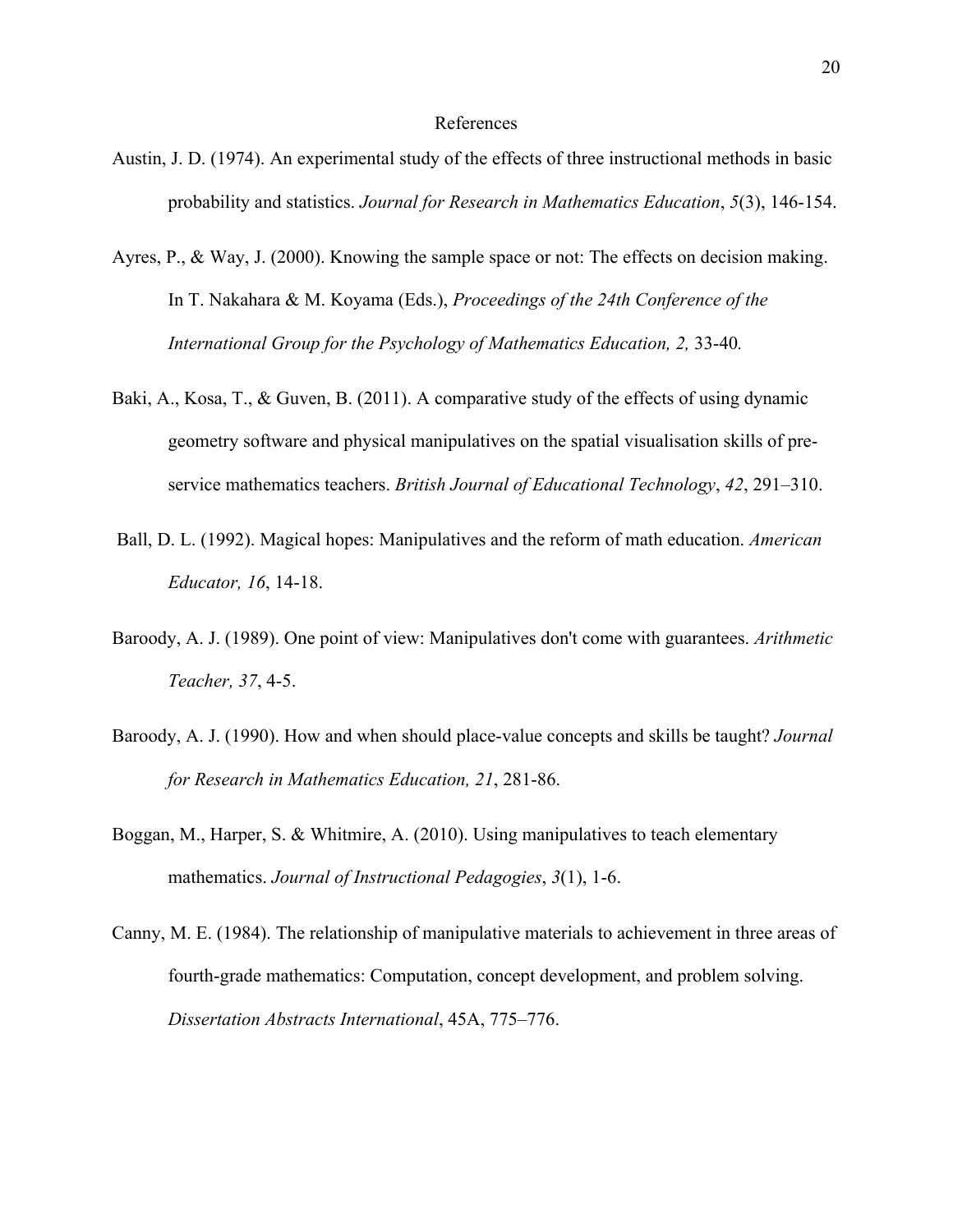- Clements, D. H. (1999). Concrete manipulatives, concrete ideas. *Contemporary Issues in Early Childhood, 1*(1), 45–60
- Clements, D. H., & Battistia, M. T. (1990). Constructive learning and teaching. *The Arithmetic Teacher, 38*, 34–35.
- Clements, D. H. & McMillen, S. (1996). Rethinking Concrete Manipulatives. *Teaching Children Mathematics, 2*(5), 270-279.
- Clements, D. H., & Sarama, J. (2012). Learning and teaching early and elementary mathematics. In J. Carlson & J. Levin (Eds.), *Psychological perspectives on contemporary educational issues*. Charlotte, NC: Information Age Publishing.
- Council of Chief State School Officers (2010). *Common Core State Standards: Preparing America's students for college and career.* Retrieved from http://www.corestandards.org/.
- Darling-Hammond, L. (2012). *Powerful teacher education: Lessons from exemplary programs.* Hoboken, NJ: John Wiley & Sons.
- Ewbank, W. A., & Ginther, J. L. (2002). Probability on a budget. *Mathematics Teaching in the Middle School, 7*(5), 280-284.
- Fischbein, E., Nello, M. S., & Marino, M. S. (1991). Factors affecting probabilistic judgements in children and adolescents. *Educational Studies in Mathematics, 22*(6), 523–549.
- Fischbein, E., & Schnarch, D. (1997). The evolution with age of probabilistic, intuitively based misconceptions. *Journal for Research in Mathematics Education, 28*(1), 96–105.
- Franklin, C., Bargagliotti, A., Case, C., Kader, G., Schaeffer, R., & Spangler, D. (2015). *Statistical education of teachers*. Arlington, VA: American Statistical Association.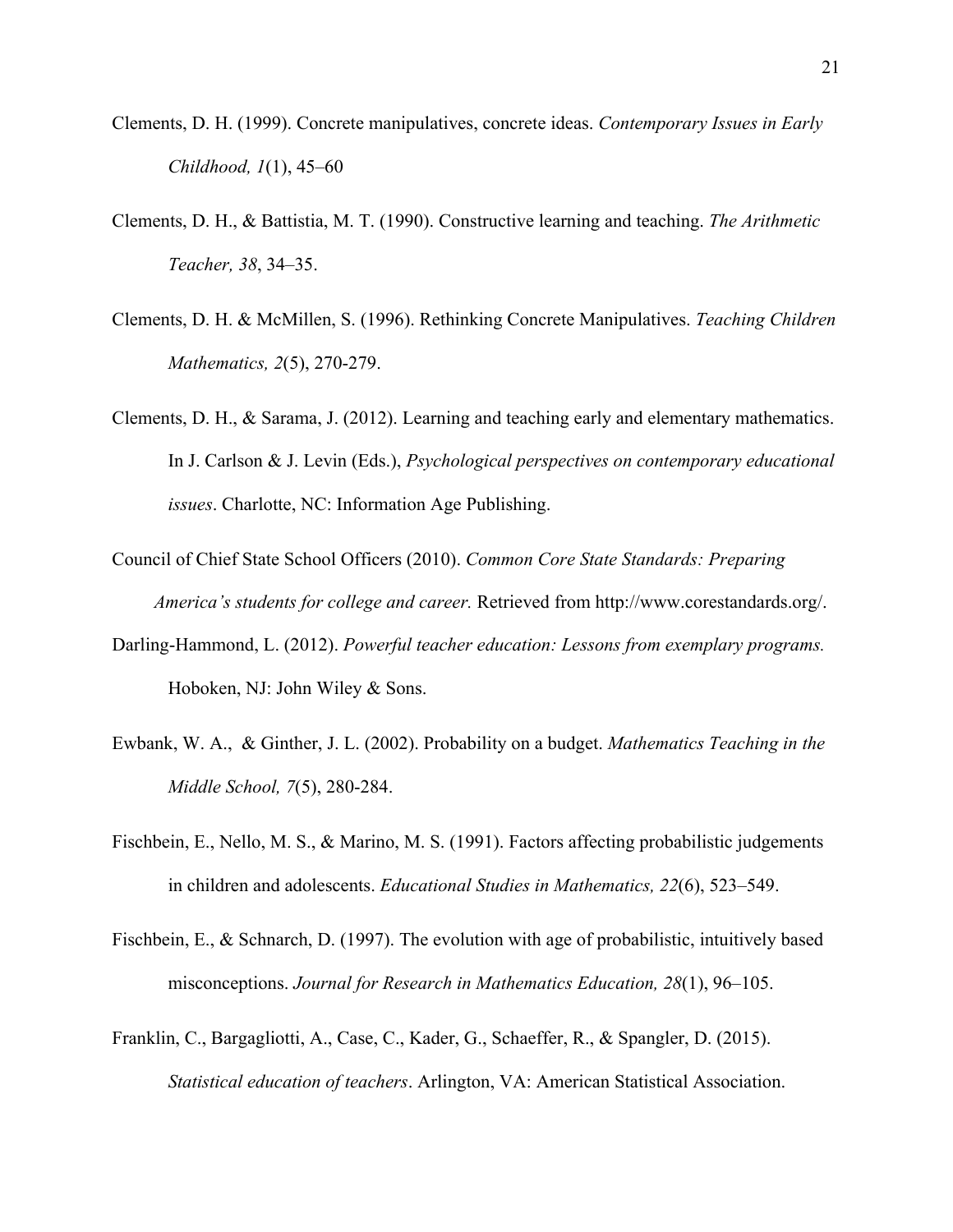- Green, M., Piel, J. A., & Flowers, C. (2008). Reversing education majors' arithmetic misconceptions with short-term instruction using manipulatives. *Journal of Educational Research*, *101*(4), 234-242.
- Gresham, G. (2010). A study exploring exceptional education PSTs' mathematics anxiety. *Issues in the Undergraduate Mathematics Preparation of School Teachers, 4*, 1-14.
- Heddens, J. W. (1986). Bridging the gap between the concrete and the abstract. *The Arithmetic Teacher,* 33, 14–17.
- Hartshorn, R., & Boren, S. (1990). Experiential learning of mathematics: Using manipulatives. *ERIC Clearinghouse on Rural Education and Small Schools.* Retrieved from https://eric.ed.gov/?id=ED321967
- Hill, H. C., Ball, D. L., & Schilling, S. G. (2008). Unpacking pedagogical content knowledge: Conceptualizing and measuring teachers' topic-specific knowledge of students. *Journal for Research in Mathematics Education*, *39*(4), 372-400.
- Krauss, S., Baumert, J., & Blum, W. (2008). Secondary mathematics teachers' pedagogical content knowledge and content knowledge: validation of the COACTIV constructs. *ZDM Mathematics Education, 40*(5), 873-892.
- Lake, V., & Kelly, L. (2014). Female PSTs and mathematics: Anxiety, beliefs, and stereotypes. *Journal of Early Childhood Teacher Education*, *35*(3), 262-275.
- Loewenberg Ball, D., Thames, M. H., & Phelps, G. (2008). Content knowledge for teaching: What makes it special? *Journal of Teacher Education, 59*(5), 389-407.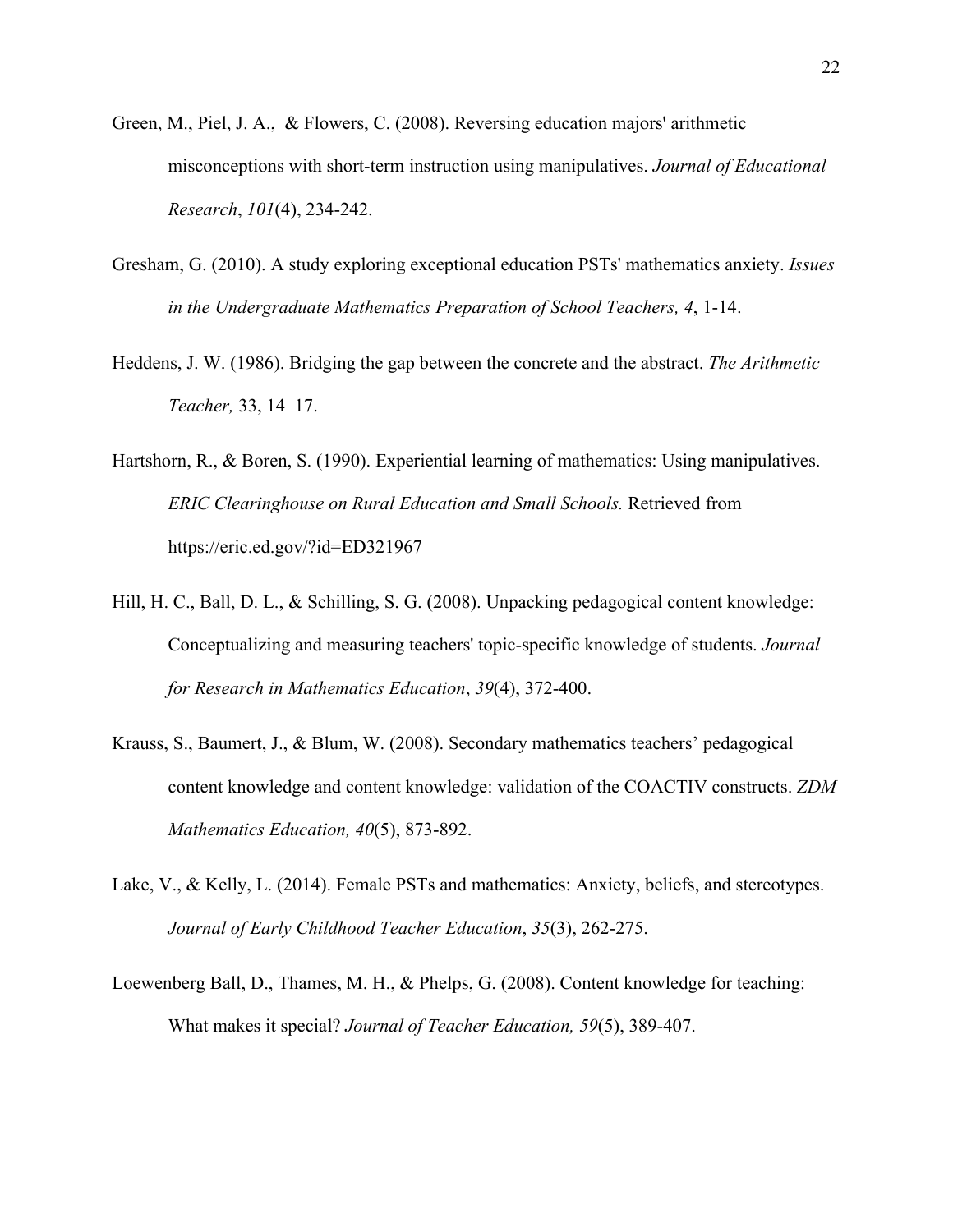- McIntosh, G. V. (2012). Testing instrumentation validity for measuring teachers' attitudes toward manipulative use in the elementary classroom. Retrieved from https://eric.ed.gov/?id=ED537025
- Moyer, P. S. (2001). Are we having fun yet? How teachers use manipulatives to teach mathematics. *Educational Studies in mathematics, 47*(2), 175-197.
- McNeil, N., & Jarvin, L. (2007). When theories don't add up: Disentangling the manipulatives debate. *Theory into Practice, 46*(4), 309-316.
- National Council of Teachers of Mathematics. (2014). *Principles to actions: Ensuring mathematical success for all*. Reston, VA: National Council of Teachers of Mathematics.
- Papert, S. (1980). *Mindstorms,* Scranton, PA: Basic Books.
- Puchner, L., Taylor, A., O'Donnell, B., & Fick, K. (2008). Teacher learning and mathematics manipulatives: A collective case study about teacher use of manipulatives in elementary and middle school mathematics lessons. *School Science and Mathematics, 108*(7), 313- 325.
- Quinn, R.J. (1998). Technology: Preservice teachers' beliefs and the influence of a mathematics methods course. *The Clearing House: A Journal of Educational Strategies, Issues and Ideas, 71*(6), 375-377.
- Rapp, W. H. (2009). Avoiding math taboos: Effective math strategies for visual-spatial learners. *Teaching Exceptional Children Plus*, *6*(2). Retrieved from https://files.eric.ed.gov/fulltext/EJ875427.pdf.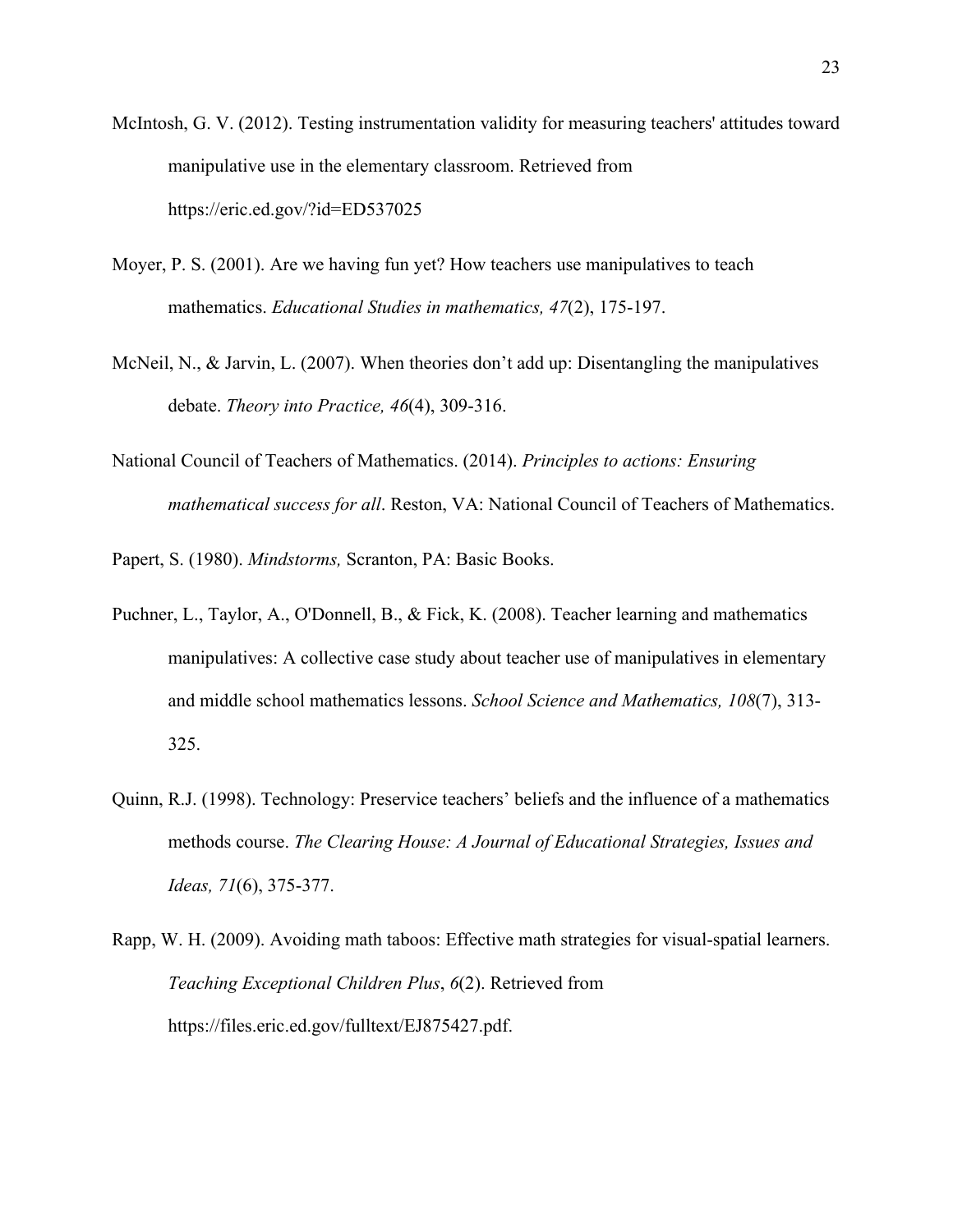- Resnick, L.B. (1983). Mathematics and science learning: A new conception. *Science*, *220*, 477– 478.
- Reimer, K., & Moyer, P.S. (2005). Third-graders learn about fractions using virtual manipulatives: A classroom study. *Journal of Computers in Mathematics and Science Teaching*, *24*(1), 5-25.
- Reisman, F. K. (1982). *A guide to the diagnostic teaching of arithmetic* (3rd ed.). Columbus, OH: Merrill.
- Roschelle, J, Shechtman,, N., Tatar, D., Hegedus, S., Hopkins, B., Empson, S., Knudsen, J., & Gallagher, L. P. (2010). Integration of technology, curriculum, and professional development for advancing middle school mathematics: Three large-scale studies. *American Educational Research Journal, 47*(4), 833–878.
- Ross, R., & Kurtz, R. (1993). Making manipulatives work: A strategy for success. *The Arithmetic Teacher, 40*, 254–258.
- Suydam, M. N. (1984). Research report: manipulative materials. *The Arithmetic Teacher*, *31*(5). Retrieved from https://eric.ed.gov/?id=EJ290474.
- Simon, M. A., & Schifter, D. (1991). Towards a constructivist perspective: An intervention study of mathematics teacher development. *Educational Studies in Mathematics, 22*(4), 309- 331.
- Sowell, E. J. (1989). Effects of manipulative materials in mathematics instruction. *Journal for Research in Mathematics Education*, *20(*5), 498-505.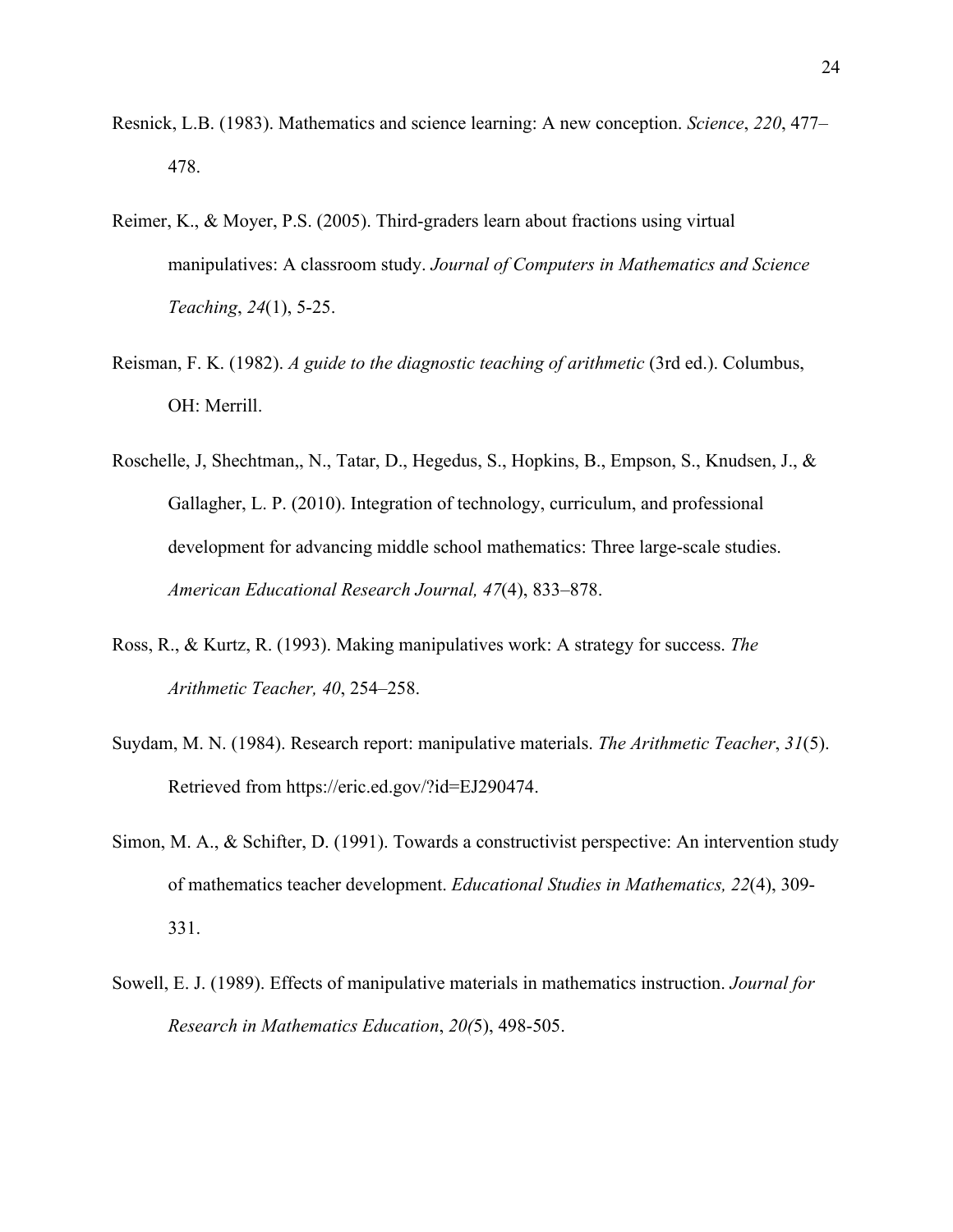- Stein, M. K., & Bovalino, J. W. (2001). Manipulatives: One piece of the puzzle. *Mathematics Teaching in Middle School, 6*(6), 356–360.
- Vinson, B. M. (2001). A comparison of PSTs' mathematics anxiety before and after a methods class emphasizing manipulatives. *Early Childhood Education Journal*, *29*(2), 89-94.
- Wenglinsky, H. (2002). The link between teacher classroom practices and student academic performance. *Education Policy Analysis Archives*, *10*(12). Retrieved from https://epaa.asu.edu/ojs/article/view/291/417.
- Wilcox, S. K., Schram, P., Lappan, G., & Lanier, P. (1991). The role of a learning community in changing preservice teachers' knowledge and beliefs about mathematics education. *For the Learning of Mathematics, 11*(3), 31-39.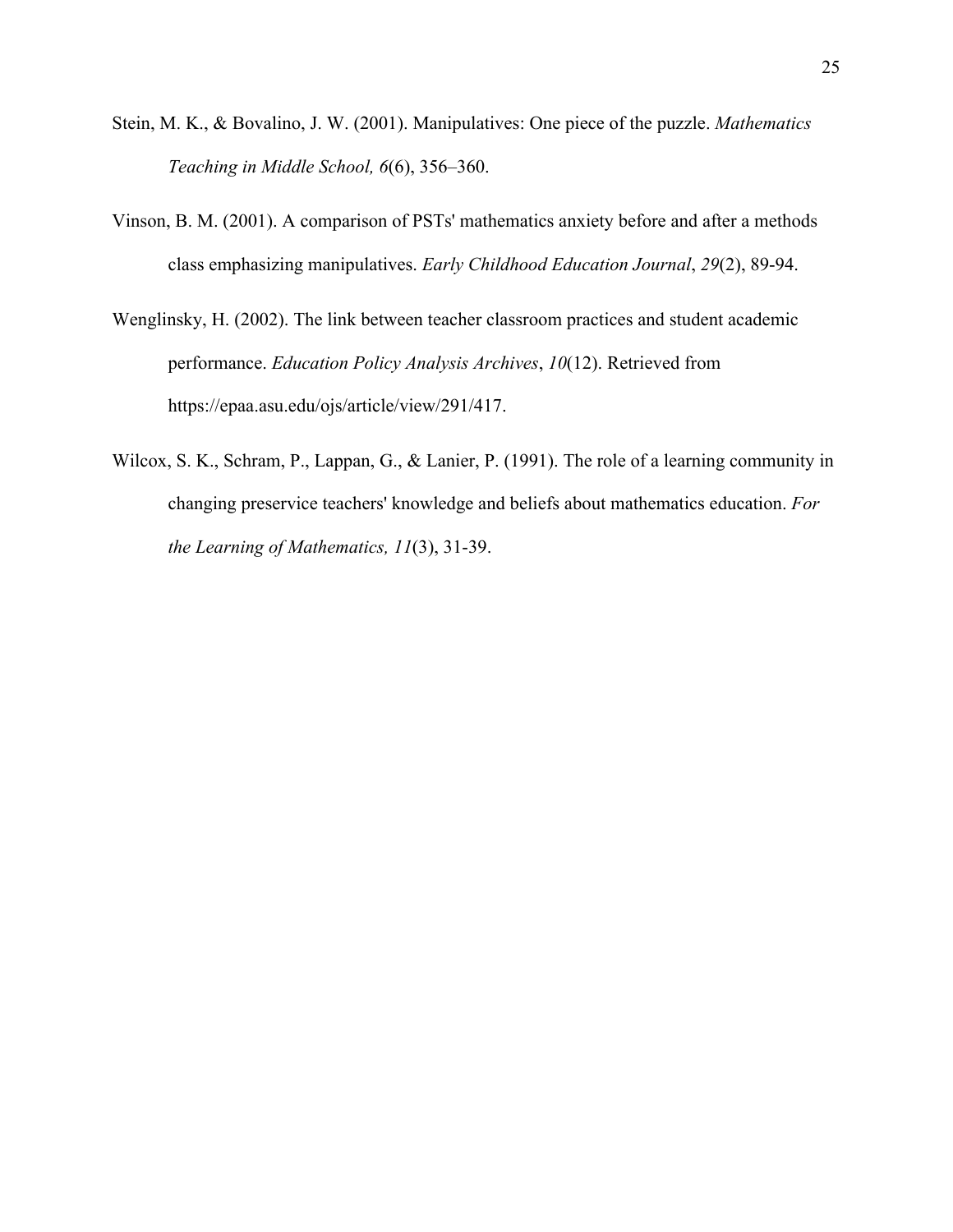# **Table 1**

*Using a 6-sided and a 10-sided number cubes to get a sum of 6 and a sum of 11.*



#### Total possible outcomes

6-sided number cube (total possible outcomes 36): Favorable outcomes for sum of 6 and sum of 11 are highlighted.

| $\sim$ |                                              |                          |        |                             |                     |                     |
|--------|----------------------------------------------|--------------------------|--------|-----------------------------|---------------------|---------------------|
|        | .                                            | ∸<br><b>LA</b>           | 1, 3   | -4.<br>$\cdot$ $\cdot$      | 1. J                | $\left[1, 6\right]$ |
|        | (2, 1)                                       | (2, 2)                   | (2, 3) | $\sqrt{2}$<br>4<br>المتعاطف | $\sqrt{2}$<br>(∠, J | (2, 6)              |
|        | (3, 1)                                       | (3, 2)                   | ب , ب  | (3, 4)                      | (3, 5)              | (3, 6)              |
|        | (4, 1)                                       | $\sim$<br>$\overline{a}$ | (4, 3) | (4, 4)                      | (4, 5)              | (4, 6)              |
|        | $\overline{ }$<br>$\mathcal{D}_{\mathbf{A}}$ | (5, 2)                   | (5, 3) | (5, 4)                      | (5, 5)              | (5, 6)              |
|        | (6, 1)                                       | (6, 2)                   | (6, 3) | (6, 4)                      | $\left(0, \right)$  | (6, 6)              |

10-sided number cubes (total possible outcomes 100): Favorable outcomes for sum of 6 and sum of 11 are highlighted.

|    |        | 2                    | 3       | 4         |                   | 6         |          | 8       | 9       | 10      |
|----|--------|----------------------|---------|-----------|-------------------|-----------|----------|---------|---------|---------|
|    | (1, 1) | 2)<br>$\mathbf{1},$  | 3)      | 4)<br>(1, | 5<br>$\mathbf{L}$ | (1,<br>6) | Ί,       | (1, 8)  | (1, 9)  | (1, 10) |
|    | (2, 1) | (2,<br>2)            | (2, 3)  | 4)        | (2, 5)            | (2, 6)    | (2,      | (2, 8)  | (2, 9)  | (2, 10) |
|    | (3, 1) | 2)<br>(3,            | (3, 3)  | (3, 4)    | (3, 5)            | (3, 6)    | 3,<br>7) | (3, 8)  | (3, 9)  | (3, 10) |
| 4  | (4, 1) | (4, 2)               | (4, 3)  | (4, 4)    | (4, 5)            | (4, 6)    | (4, 7)   | (4, 8)  | (4, 9)  | (4, 10) |
|    | (5, 1) | (5, 2)               | (5, 3)  | (5, 4)    | (5, 5)            | (5, 6)    | (5, 7)   | (5, 8)  | (5, 9)  | (5, 10) |
| 6  | (6, 1) | (6, 2)               | (6, 3)  | (6, 4)    | (6, 5)            | (6, 6)    | (6, 7)   | (6, 8)  | (6, 9)  | (6, 10) |
|    | (7, 1) | $\mathcal{I},$<br>2) | (7, 3)  | (7, 4)    | (7, 5)            | (7, 6)    | 7,<br>7) | (7, 8)  | (7, 9)  | (7, 10) |
| 8  | (8, 1) | (8, 2)               | (8, 3)  | (8, 4)    | (8, 5)            | (8, 6)    | (8, 7)   | (8, 8)  | (8, 9)  | (8, 10) |
| 9  | (9, 1) | (9, 2)               | (9, 3)  | (9, 4)    | (9, 5)            | (9, 6)    | (9, 7)   | (9, 8)  | (9, 9)  | (9, 10) |
| 10 | (10,   | (10, 2)              | (10, 3) | (10, 4)   | (10, 5)           | (10, 6)   | (10, 7)  | (10, 8) | (10, 9) | (10,10) |

To get a sum of 6, favorable outcomes are:

6 –sided number cube: { $(5, 1)$ ,  $(1, 5)$ ,  $(4, 2)$ ,  $(2, 4)$ ,  $(3, 3)$ }, Probability = 536

10-sided number cube: {(5, 1), (1, 5), (4, 2), (2, 4), (3, 3)}, Probability = 5100

To get a sum of 11, favorable outcomes are:

6-sided number cube: { $(6, 5)$ ,  $(5, 6)$ }, Probability = 236 = 118

10-sided number cube:  $\{(10, 1), (1, 10), (9, 2), (2, 9), (8, 3), (3, 8), (7, 4), (4, 7), (6, 5), (5, 6)\}$ , Probability =  $10100 = 110$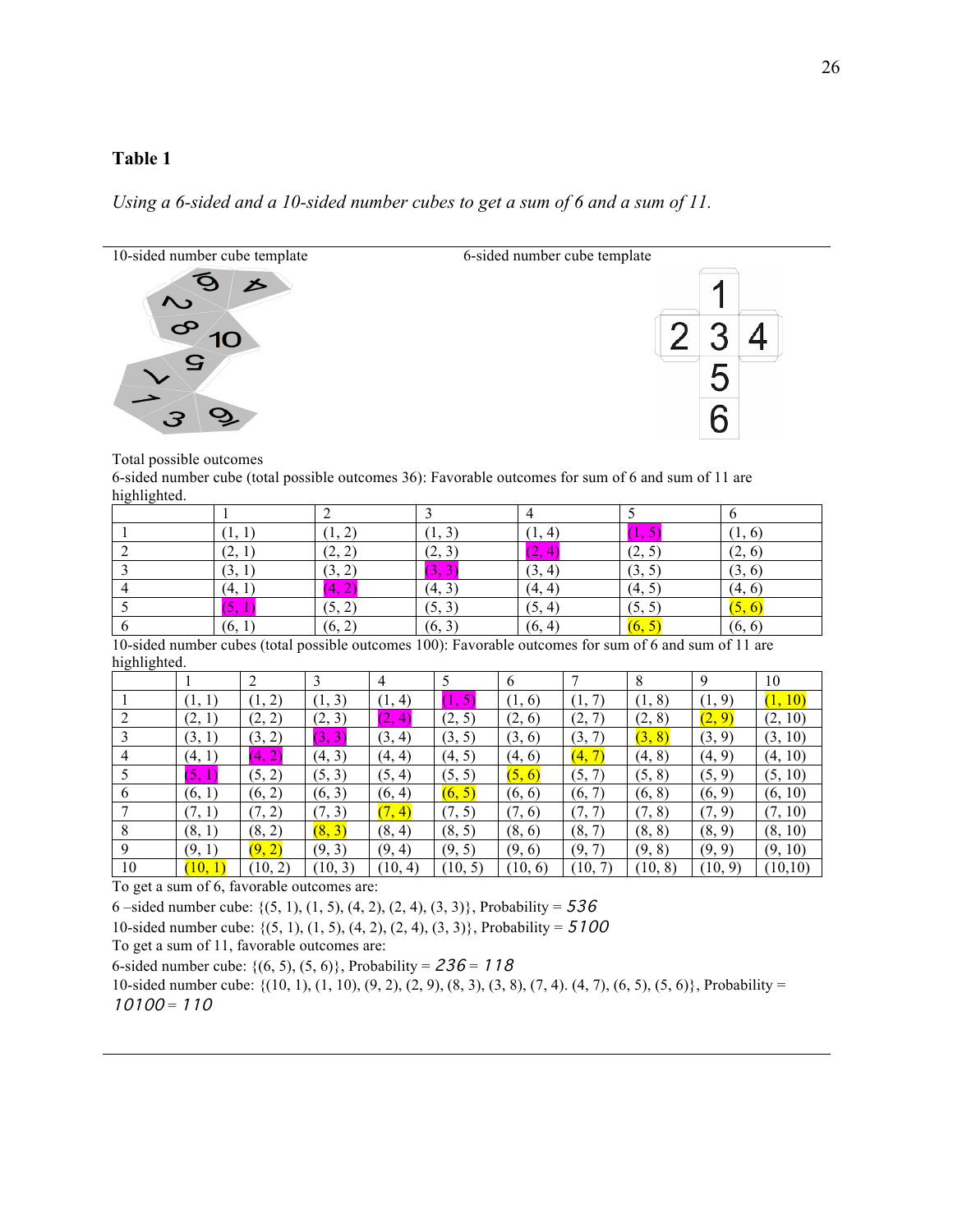# **Appendix A**

# **The Pretest and Posttest**

All participants were given an identical pretest and posttest. The tests consisted of multiple

choice (Table A1) as well as explanatory problems (Table A2).

Table A1 *Circle the letter of the choice that best completes the statement or answers the question*.

- 1. The outcomes of the theoretical probability and experimental probability for an event are
	- a. Always the same
	- b. Always different
	- c. Depend on number of trials
	- d. Cannot be predicted based on the given information
- 2. Suppose you want to look at chances of getting heads in a coin toss. In the first event you toss a coin 5 times and in the second event you toss the coin 100 times. It is more likely that the experimental and theoretical probabilities of
	- a. Event 1 will be approximately the same
	- b. Event 2 will be approximately are the same
	- c. Both events will have the same experimental and theoretical probabilities
	- d. Cannot be predicted based on the given information
- 3. A number cube with numbers 1 to 6 is rolled 600 times and chances of rolling a 6 were recorded. Which statement is more likely to be true?
	- a. The cube will land on 6 exactly 100 times
	- b. The cube will land on 6 approximately 600 times
	- c. The cube will land on 6 approximately 100 times
	- d. The cube will land on 6 exactly 200 times
- 4. Suppose in the first event you spin a spinner numbered 1 to 4 and in the second event a spinner numbered 1 to 20. Probability of spinning number 4 is
	- a. Higher in the event 1
	- b. Higher in the event 2
	- c. Same for both events
	- d. Cannot be predicted based on the given information
- 5. A coin was tossed 100 times and landings on a head or tail were recorded. It was noted that coin landed on a head 27 times and a tail 73 times (the theoretical probability of head or tail is  $12$  i.e., 50 times). What could be a possible reason for such discrepancy between observed and expected result?
	- a. The coin is biased towards tails.
	- b. The experimenter didn't toss the coin properly.
	- c. The observed results may or may not be the same as the expected results. Generally, increasing the number of repetitions could lead to same results.
	- d. Observed results cannot be the same as the expected results.
- 6. Suppose you have a 6 sided number cube. In event one, you roll a set of two number cubes with numbers 2, 2, 2, 3, 3, 3, and numbers 1, 1, 1, 5, 5, 5. In event two, you roll a set of two identical number cubes with numbers 1, 2, 3, 4, 5, 6. Probability of rolling a sum of 6 is
	- a. Higher in event 1
	- b. Higher in event 2
	- c. Same of both events
	- d. Cannot be predicted based on the given information
- 7. Which of the following model will result in a probability of 14?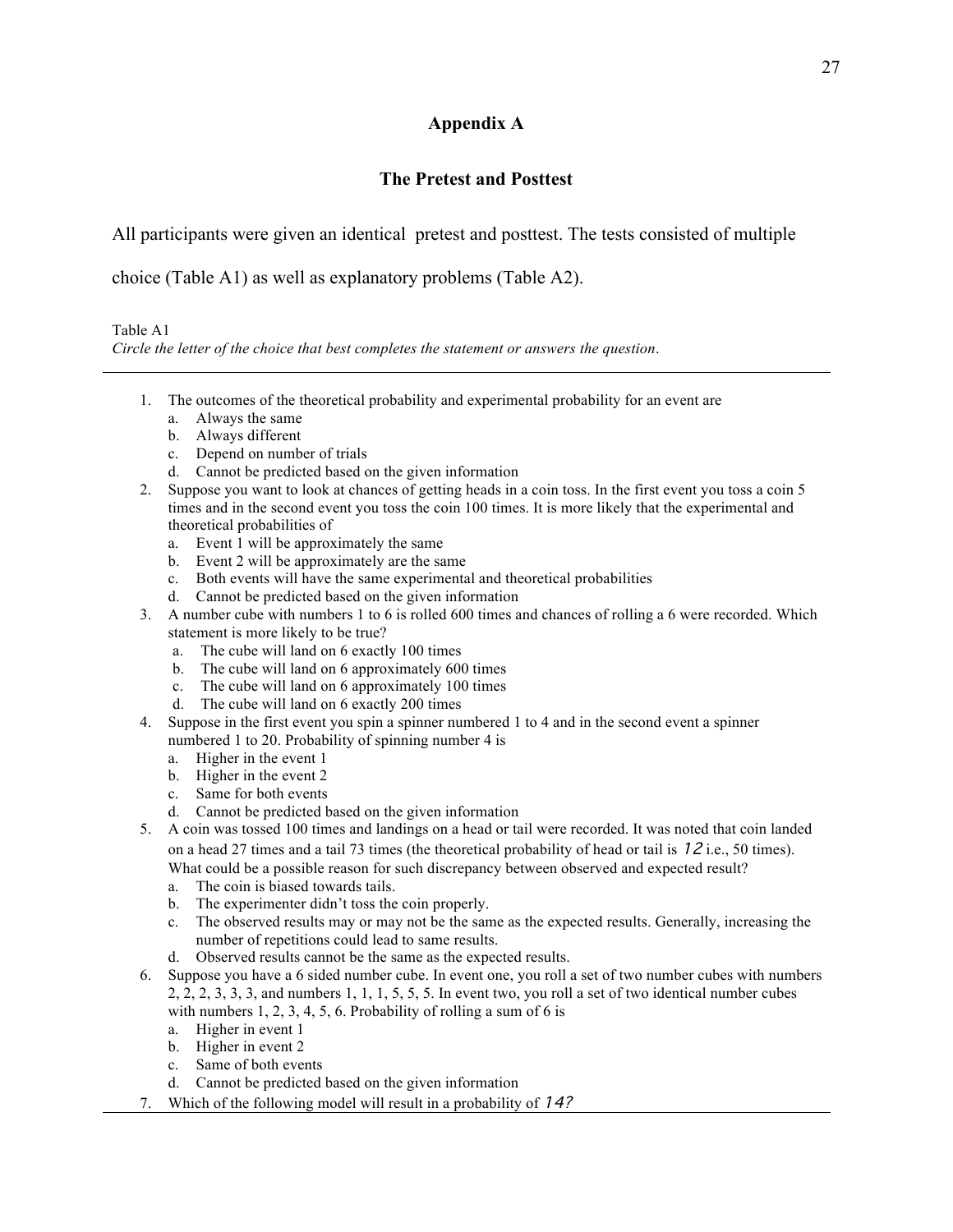- a. Rolling an even number on a number cube numbered 1-10
- b. Tossing two coins to get two heads in a row
- c. Spinning an even number or a prime on a spinner numbered 1-6
- d. Drawing a queen from a standard deck of cards
- 8. Two students were predicting the outcomes of tossing a coin two times. They predicted that the chances of coin landing on tails both times as 12, chances of both coins landing on heads as 13, and chances of coin landing on a head and a tail (or a tail and a head) as  $14$ . Is this a valid probability model?
	- a. Yes, because students' prediction can be observed in a coin toss
	- b. No, because students' prediction is more biased towards getting tails
	- c. Cannot be predicted based on the available information
	- d. No, because the total probability is not equal to 1
- 9. A student takes a bus to school and observed that there is a 25% chance that the bus arrives earlier than the scheduled time and 35% chance that the bus arrives after the scheduled time. If the student records the bus arrival time for 100 days, which of the following is her best prediction for the number of times the bus arrived just on scheduled time?
	- a. 50
	- b. 40
	- c. 30
	- d. 60
- 10. Suppose you spin a spinner numbered 1 to 10 and want to look at the chances of spinning a number between 1 to 5. The theoretical probability of spinning a number between 1 to 5 is 12. Which event is more likely to result in the experimental probability of approximately 12?
	- a. Spinning the spinner 10 times
	- b. Spinning the spinner 1000 times
	- c. Spinning the spinner 100 times
	- d. Spinning the spinner 500 times

Table A2

Provide an explanation for the problems below.

1. A student claims after looking at the spinners below that the probability of getting two blacks is 12 since 12 of the areas in the circles are black. How do you respond?



2. Referring to the two spinners above (problem 1), another student claims that the probability of getting two blacks is  $13$  since two blacks is one of the three possible outcomes in the sample space consisting of, two